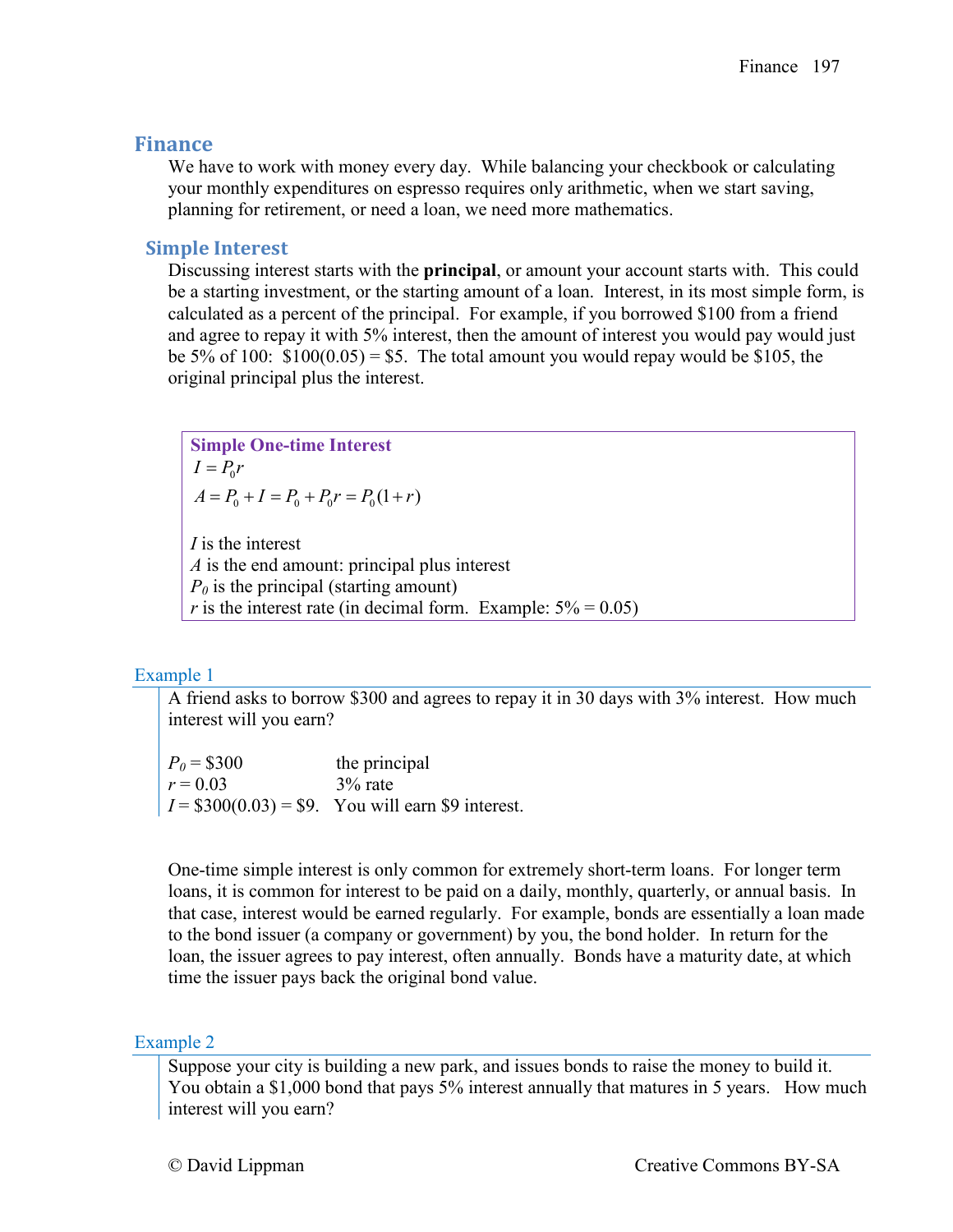Each year, you would earn  $5\%$  interest:  $$1000(0.05) = $50$  in interest. So over the course of five years, you would earn a total of \$250 in interest. When the bond matures, you would receive back the \$1,000 you originally paid, leaving you with a total of \$1,250.

We can generalize this idea of simple interest over time.

**Simple Interest over Time**  $I = P_0 rt$  $A = P_0 + I = P_0 + P_0 rt = P_0 (1 + rt)$ 

*I* is the interest *A* is the end amount: principal plus interest  $P_0$  is the principal (starting amount) *r* is the interest rate in decimal form *t* is time

The units of measurement (years, months, etc.) for the time should match the time period for the interest rate.

**APR – Annual Percentage Rate** Interest rates are usually given as an **annual percentage rate (APR)** – the total interest that will be paid in the year. If the interest is paid in smaller time increments, the APR will be divided up.

For example, a 6% APR paid monthly would be divided into twelve 0.5% payments. A 4% annual rate paid quarterly would be divided into four 1% payments.

## Example 3

Treasury Notes (T-notes) are bonds issued by the federal government to cover its expenses. Suppose you obtain a \$1,000 T-note with a 4% annual rate, paid semi-annually, with a maturity in 4 years. How much interest will you earn?

Since interest is being paid semi-annually (twice a year), the 4% interest will be divided into two 2% payments.

| $P_0 = $1000$ | the principal                                                                         |
|---------------|---------------------------------------------------------------------------------------|
| $r = 0.02$    | 2% rate per half-year                                                                 |
| $t = 8$       | $4 \text{ years} = 8 \text{ half-years}$                                              |
|               | $I = $1000(0.02)(8) = $160$ . You will earn \$160 interest total over the four years. |

# **Try it Now 1**

A loan company charges \$30 interest for a one month loan of \$500. Find the annual interest rate they are charging.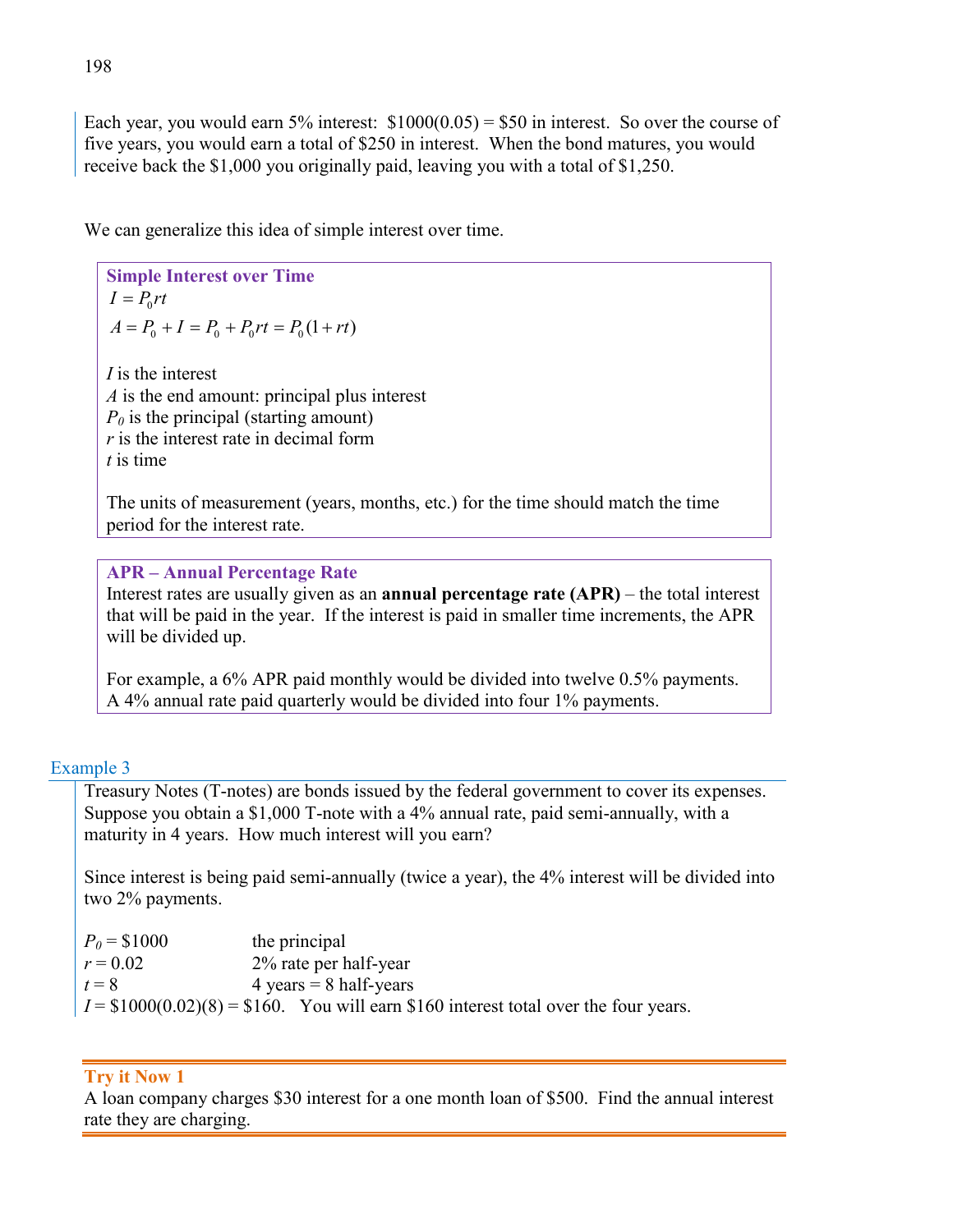## **Compound Interest**

With simple interest, we were assuming that we pocketed the interest when we received it. In a standard bank account, any interest we earn is automatically added to our balance, and we earn interest on that interest in future years. This reinvestment of interest is called **compounding**.

Suppose that we deposit \$1000 in a bank account offering 3% interest, compounded monthly. How will our money grow?

The 3% interest is an annual percentage rate (APR) – the total interest to be paid during the year. Since interest is being paid monthly, each month, we will earn  $\frac{3\%}{12} = 0.25\%$  per month.

In the first month,  $P_0 = $1000$  $r = 0.0025(0.25\%)$  $I = $1000 (0.0025) = $2.50$  $A = $1000 + $2.50 = $1002.50$ 

In the first month, we will earn \$2.50 in interest, raising our account balance to \$1002.50. In the second month,

 $P_0 = $1002.50$  $I = $1002.50 (0.0025) = $2.51 (rounded)$  $A = $1002.50 + $2.51 = $1005.01$ 

Notice that in the second month we earned more interest than we did in the first month. This is because we earned interest not only on the original \$1000 we deposited, but we also earned interest on the \$2.50 of interest we earned the first month. This is the key advantage that **compounding** of interest gives us.

| <b>Month</b>   | <b>Starting balance</b> | <b>Interest earned</b> | <b>Ending Balance</b> |
|----------------|-------------------------|------------------------|-----------------------|
|                | 1000.00                 | 2.50                   | 1002.50               |
| $\overline{2}$ | 1002.50                 | 2.51                   | 1005.01               |
| 3              | 1005.01                 | 2.51                   | 1007.52               |
| $\overline{4}$ | 1007.52                 | 2.52                   | 1010.04               |
| 5              | 1010.04                 | 2.53                   | 1012.57               |
| 6              | 1012.57                 | 2.53                   | 1015.10               |
| $\overline{7}$ | 1015.10                 | 2.54                   | 1017.64               |
| 8              | 1017.64                 | 2.54                   | 1020.18               |
| 9              | 1020.18                 | 2.55                   | 1022.73               |
| 10             | 1022.73                 | 2.56                   | 1025.29               |
| 11             | 1025.29                 | 2.56                   | 1027.85               |
| 12             | 1027.85                 | 2.57                   | 1030.42               |

Calculating out a few more months: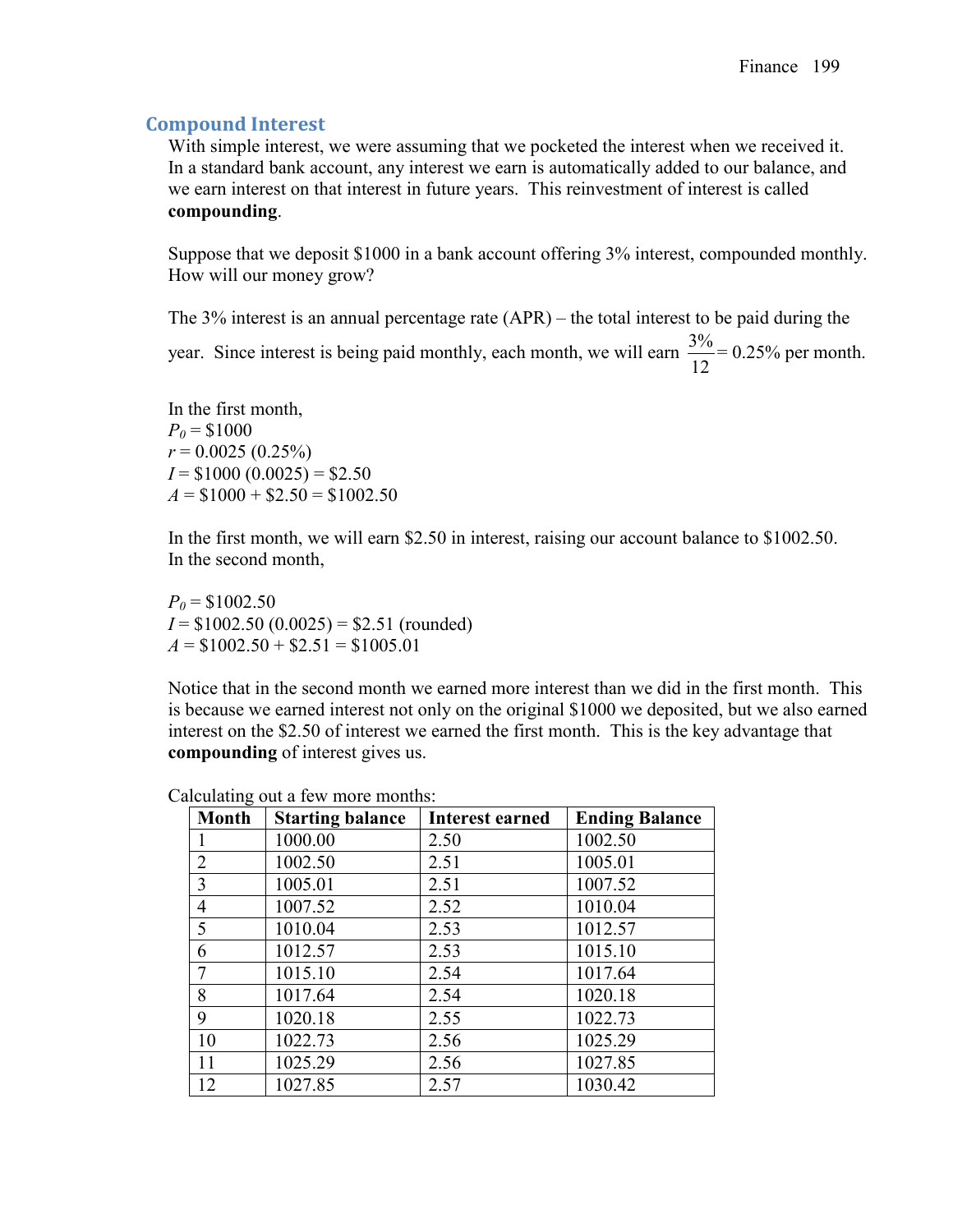To find an equation to represent this, if *Pm* represents the amount of money after *m* months, then we could write the recursive equation:

 $P_0 = $1000$  $P_m = (1+0.0025)P_{m-1}$ 

You probably recognize this as the recursive form of exponential growth. If not, we could go through the steps to build an explicit equation for the growth:

 $P_0 = $1000$  $P_1 = 1.0025 P_0 = 1.0025 (1000)$  $P_2 = 1.0025 P_1 = 1.0025 (1.0025 (1000)) = 1.0025^{2}(1000)$  $P_3 = 1.0025 P_2 = 1.0025 (1.0025^2(1000)) = 1.0025^3(1000)$  $P_4 = 1.0025 P_3 = 1.0025 (1.0025^3(1000)) = 1.0025^4(1000)$ 

Observing a pattern, we could conclude

 $P_m = (1.0025)^m (\text{$}1000)$ 

Notice that the \$1000 in the equation was  $P_0$ , the starting amount. We found 1.0025 by adding one to the growth rate divided by 12, since we were compounding 12 times per year. Generalizing our result, we could write

$$
P_m = P_0 \left(1 + \frac{r}{k}\right)^m
$$

In this formula:

*m* is the number of compounding periods (months in our example)

*r* is the annual interest rate

*k* is the number of compounds per year.

While this formula works fine, it is more common to use a formula that involves the number of years, rather than the number of compounding periods. If *N* is the number of years, then  $m = Nk$ . Making this change gives us the standard formula for compound interest.

**Compound Interest** *N k*  $N - k_0$ <sup>1</sup>  $k$  $P_{N} = P_{0} \left( 1 + \frac{r}{l} \right)$ J  $\left(1+\frac{r}{l}\right)$ L  $= P_0 \left( 1 + \right.$  $P_N$  is the balance in the account after *N* years.

 $P_0$  is the starting balance of the account (also called initial deposit, or principal)

*r* is the annual interest rate in decimal form

*k* is the number of compounding periods in one year.

If the compounding is done annually (once a year),  $k = 1$ . If the compounding is done quarterly,  $k = 4$ . If the compounding is done monthly,  $k = 12$ . If the compounding is done daily,  $k = 365$ .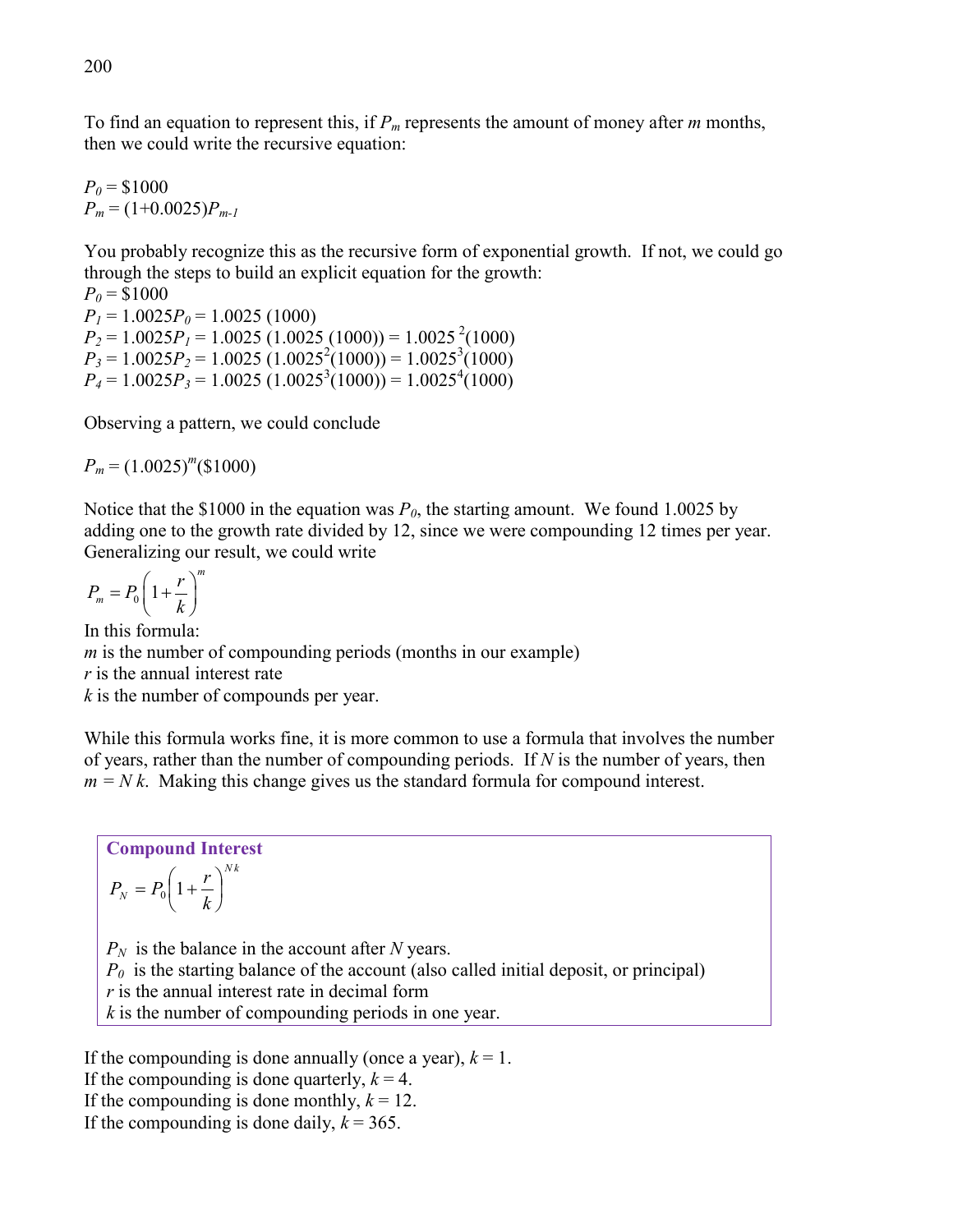The most important thing to remember about using this formula is that it assumes that we put money in the account <u>once</u> and let it sit there earning interest.

### Example 4

A certificate of deposit (CD) is a savings instrument that many banks offer. It usually gives a higher interest rate, but you cannot access your investment for a specified length of time. Suppose you deposit \$3000 in a CD paying 6% interest, compounded monthly. How much will you have in the account after 20 years?

In this example,  $P_0 = $3000$  the initial deposit  $r = 0.06$  6% annual rate  $k = 12$  12 months in 1 year  $N = 20$  since we're looking for how much we'll have after 20 years So 20×12  $P_{20} = 3000 \left( 1 + \frac{0.06}{12} \right)^{20 \times 12} = $9930.61$ 12 *P*  $= 3000 \left( 1 + \frac{0.06}{12} \right)^{20 \times 12} = $9930.61$  (round your answer to the nearest penny)

Let us compare the amount of money earned from compounding against the amount you would earn from simple interest

| Years | Simple Interest  | 6% compounded     |                                                         |
|-------|------------------|-------------------|---------------------------------------------------------|
|       | $$15$ per month) | monthly = $0.5\%$ | 25000                                                   |
|       |                  | each month.       | ⊕<br>20000                                              |
|       | \$3900           | \$4046.55         | <b>Account Balance</b><br>15000                         |
| 10    | \$4800           | \$5458.19         | 10000                                                   |
| 15    | \$5700           | \$7362.28         |                                                         |
| 20    | \$6600           | \$9930.61         | 5000                                                    |
| 25    | \$7500           | \$13394.91        | 0                                                       |
| 30    | \$8400           | \$18067.73        | -35<br>25<br>$\mathbf{0}$<br>15<br>20<br>30<br>5.<br>10 |
| 35    | \$9300           | \$24370.65        | Years                                                   |

As you can see, over a long period of time, compounding makes a large difference in the account balance. You may recognize this as the difference between linear growth and exponential growth.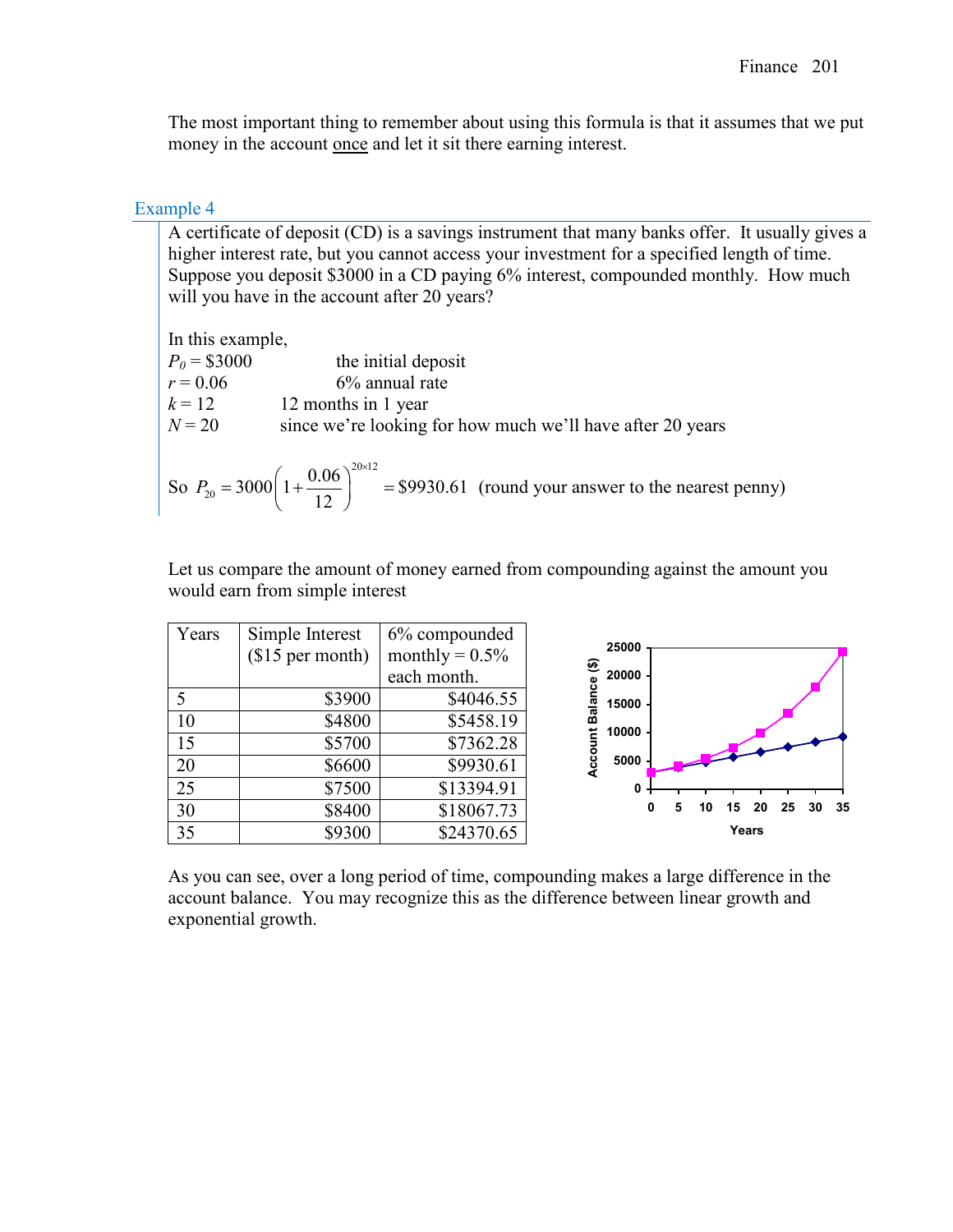**Evaluating exponents on the calculator** When we need to calculate something like  $5<sup>3</sup>$  it is easy enough to just multiply  $5.5.5=125$ . But when we need to calculate something like  $1.005<sup>240</sup>$ , it would be very tedious to calculate this by multiplying 1.005 by itself 240 times! So to make things easier, we can harness the power of our scientific calculators. Most scientific calculators have a button for exponents. It is typically either labeled like:  $\boxed{\wedge}$ ,  $\boxed{y^x}$ , or  $\boxed{x^y}$ .

To evaluate 1.005<sup>240</sup> we'd type 1.005  $\boxed{\wedge}$  240, or 1.005  $\boxed{y^x}$  240. Try it out - you should get something around 3.3102044758.

## Example 5

You know that you will need \$40,000 for your child's education in 18 years. If your account earns 4% compounded quarterly, how much would you need to deposit now to reach your goal?

In this example, We're looking for  $P_0$ .  $r = 0.04$  4%  $k = 4$  4 quarters in 1 year  $N = 18$  Since we know the balance in 18 years  $P_{18}$  = \$40,000 The amount we have in 18 years

In this case, we're going to have to set up the equation, and solve for  $P_0$ .

$$
40000 = P_0 \left( 1 + \frac{0.04}{4} \right)^{18 \times 4}
$$

$$
40000 = P_0 (2.0471)
$$

$$
P_0 = \frac{40000}{2.0471} = $19539.84
$$

So you would need to deposit \$19,539.84 now to have \$40,000 in 18 years.

### **Rounding**

It is important to be very careful about rounding when calculating things with exponents. In general, you want to keep as many decimals during calculations as you can. Be sure to **keep at least 3 significant digits** (numbers after any leading zeros). Rounding 0.00012345 to 0.000123 will usually give you a "close enough" answer, but keeping more digits is always better.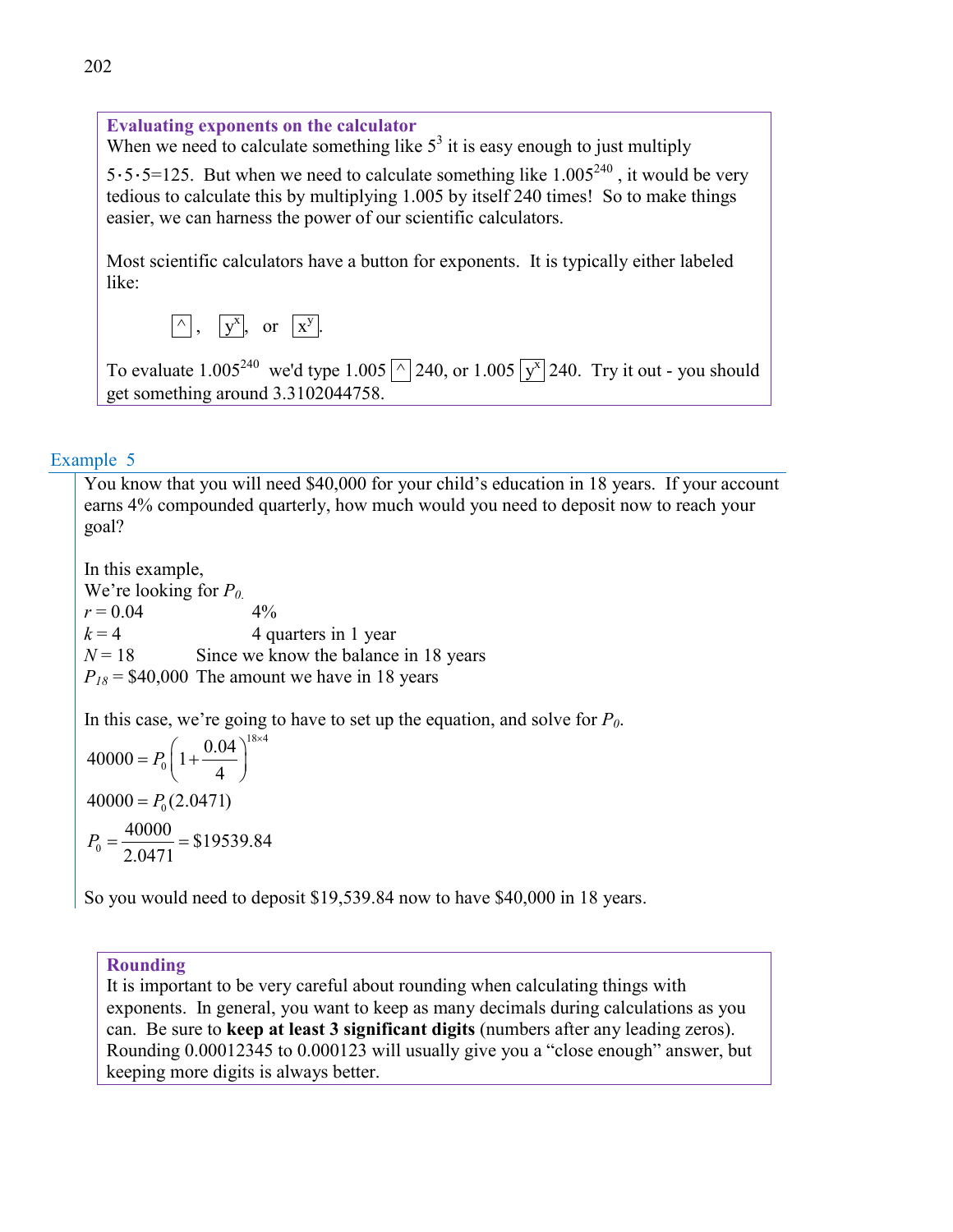## Example 6

To see why not over-rounding is so important, suppose you were investing \$1000 at 5% interest compounded monthly for 30 years.

| $P_0 = $1000$ | the initial deposit                                               |
|---------------|-------------------------------------------------------------------|
| $r = 0.05$    | $5\%$                                                             |
| $k = 12$      | 12 months in 1 year                                               |
| $N = 30$      | since we're looking for the amount after 30 years                 |
|               | If we first compute $r/k$ , we find $0.05/12 = 0.004166666666667$ |

Here is the effect of rounding this to different values:

|                   | Gives $P_{30}$ to be: | <b>Error</b> |
|-------------------|-----------------------|--------------|
| $r/k$ rounded to: |                       |              |
| 0.004             | \$4208.59             | \$259.15     |
| 0.0042            | \$4521.45             | \$53.71      |
| 0.00417           | \$4473.09             | \$5.35       |
| 0.004167          | \$4468.28             | \$0.54       |
| 0.0041667         | \$4467.80             | \$0.06       |
| no rounding       | \$4467.74             |              |

If you're working in a bank, of course you wouldn't round at all. For our purposes, the answer we got by rounding to 0.00417, three significant digits, is close enough - \$5 off of \$4500 isn't too bad. Certainly keeping that fourth decimal place wouldn't have hurt.

**Using your calculator** In many cases, you can avoid rounding completely by how you enter things in your calculator. For example, in the example above, we needed to calculate

$$
P_{30} = 1000 \left( 1 + \frac{0.05}{12} \right)^{12 \times 30}
$$

We can quickly calculate  $12 \times 30 = 360$ , giving 360  $30 - 1000$   $1 + 12$  $1000\left(1+\frac{0.05}{12}\right)$ J  $\left(1+\frac{0.05}{12}\right)$  $\setminus$  $P_{30} = 1000 \left( 1 + \frac{0.05}{100} \right)^{300}$ .

Now we can use the calculator.

| <b>Type this</b>                       | <b>Calculator shows</b> |
|----------------------------------------|-------------------------|
| $0.05 \div 12 =$                       | 0.00416666666667        |
| $^{+}$<br>$=$                          | 1.00416666666667        |
| 360<br>$=$                             | 4.46774431400613        |
| 1000<br>$=$ $\overline{ }$<br>$\times$ | 4467.74431400613        |
|                                        |                         |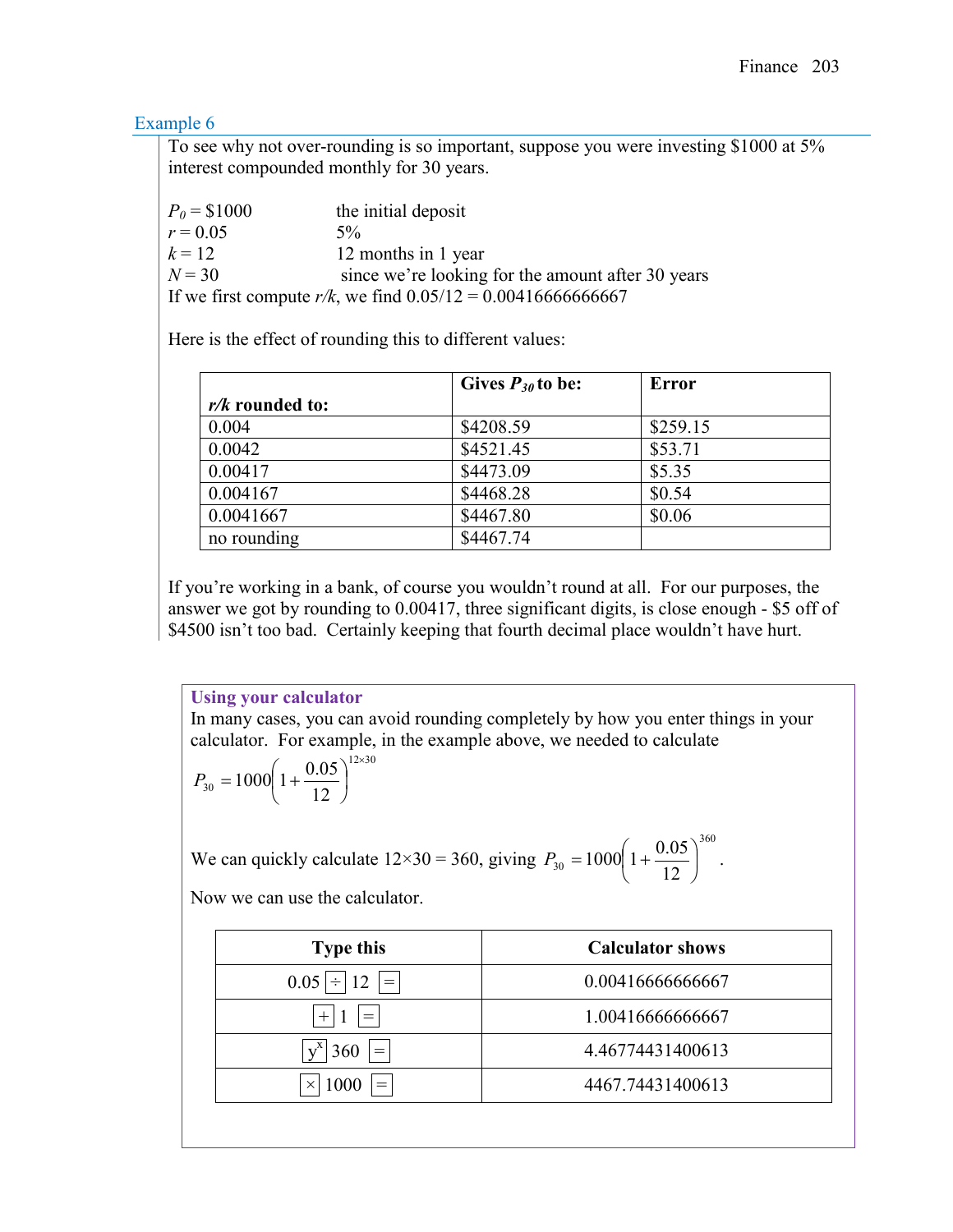# **Using your calculator continued**

The previous steps were assuming you have a "one operation at a time" calculator; a more advanced calculator will often allow you to type in the entire expression to be evaluated. If you have a calculator like this, you will probably just need to enter:

| $1000 \times (1 \div 0.05 \div 12) \times 360 =$ |
|--------------------------------------------------|
|--------------------------------------------------|

### **Annuities**

For most of us, we aren't able to put a large sum of money in the bank today. Instead, we save for the future by depositing a smaller amount of money from each paycheck into the bank. This idea is called a **savings annuity**. Most retirement plans like 401k plans or IRA plans are examples of savings annuities.

An annuity can be described recursively in a fairly simple way. Recall that basic compound interest follows from the relationship

$$
P_m = \left(1 + \frac{r}{k}\right) P_{m-1}
$$

For a savings annuity, we simply need to add a deposit, *d*, to the account with each compounding period:

$$
P_m = \left(1 + \frac{r}{k}\right) P_{m-1} + d
$$

Taking this equation from recursive form to explicit form is a bit trickier than with compound interest. It will be easiest to see by working with an example rather than working in general.

Suppose we will deposit \$100 each month into an account paying 6% interest. We assume that the account is compounded with the same frequency as we make deposits unless stated otherwise. In this example:

 $r = 0.06(6\%)$ 

 $k = 12$  (12 compounds/deposits per year)  $d = $100$  (our deposit per month)

Writing out the recursive equation gives

$$
P_m = \left(1 + \frac{0.06}{12}\right) P_{m-1} + 100 = (1.005) P_{m-1} + 100
$$

Assuming we start with an empty account, we can begin using this relationship: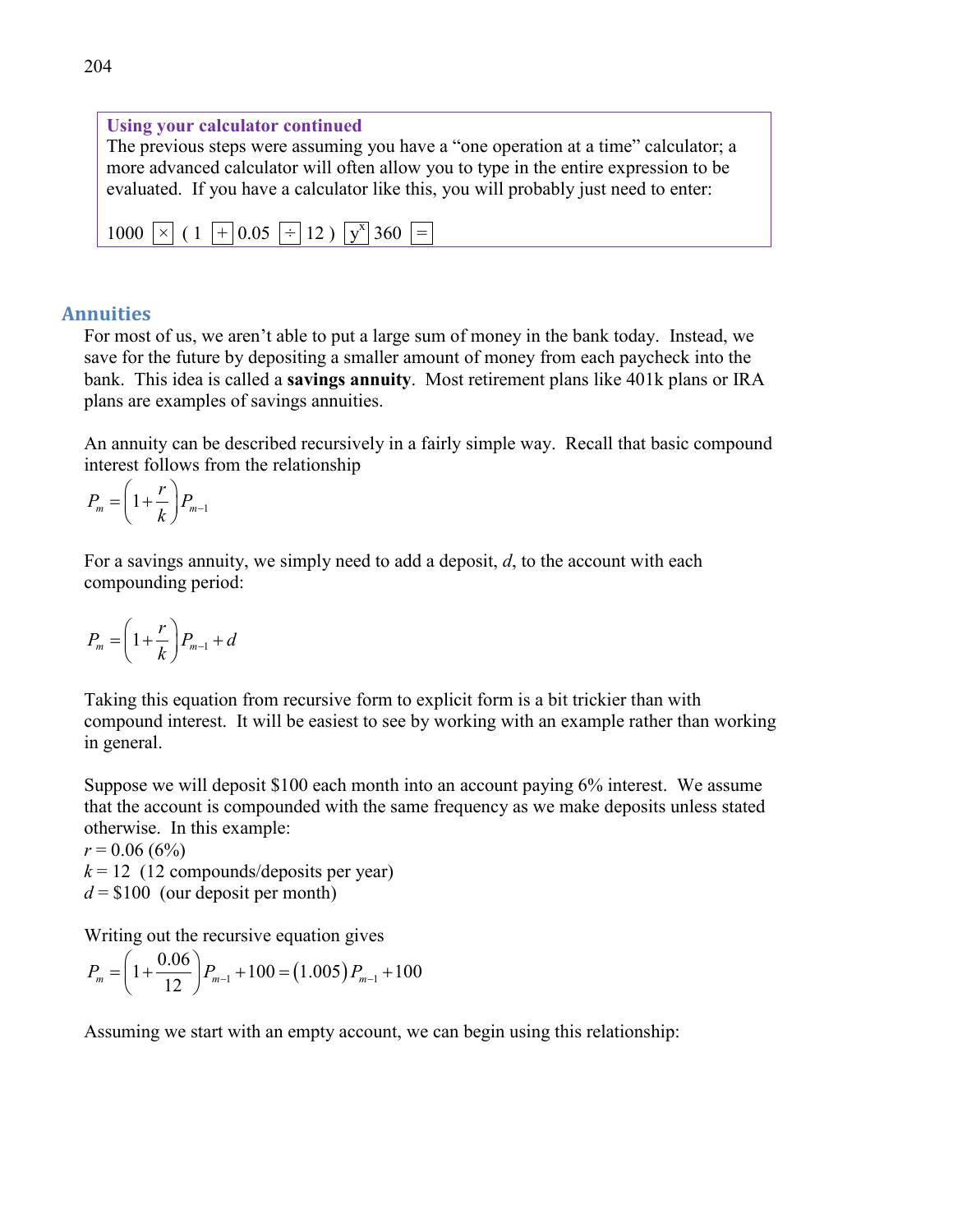$P_1 = (1.005) P_0 + 100 = 100$  $P_2 = (1.005) P_1 + 100 = (1.005)(100) + 100 = 100(1.005) + 100$  $(1.005)P_2 + 100 = (1.005)(100(1.005) + 100) + 100 = 100(1.005)^2$  $P_{0} = 0$  $P_3 = (1.005) P_2 + 100 = (1.005) (100(1.005) + 100) + 100 = 100 (1.005)^2 + 100(1.005) + 100$ 

Continuing this pattern, after *m* deposits, we'd have saved:

$$
P_m = 100(1.005)^{m-1} + 100(1.005)^{m-2} + \dots + 100(1.005) + 100
$$

In other words, after *m* months, the first deposit will have earned compound interest for *m-*1 months. The second deposit will have earned interest for *m*-2 months. Last months deposit would have earned only one month worth of interest. The most recent deposit will have earned no interest yet.

This equation leaves a lot to be desired, though – it doesn't make calculating the ending balance any easier! To simplify things, multiply both sides of the equation by 1.005:

$$
1.005P_m = 1.005 \left( 100 \left( 1.005 \right)^{m-1} + 100 \left( 1.005 \right)^{m-2} + \dots + 100 \left( 1.005 \right) + 100 \right)
$$

Distributing on the right side of the equation gives

$$
1.005P_m = 100(1.005)^m + 100(1.005)^{m-1} + \dots + 100(1.005)^2 + 100(1.005)
$$

Now we'll line this up with like terms from our original equation, and subtract each side

$$
1.005P_m = 100(1.005)^m + 100(1.005)^{m-1} + \cdots + 100(1.005)
$$
  

$$
P_m = 100(1.005)^{m-1} + \cdots + 100(1.005) + 100
$$

Almost all the terms cancel on the right hand side when we subtract, leaving

$$
1.005P_m - P_m = 100(1.005)^m - 100
$$

Solving for *Pm*

$$
0.005 P_m = 100 ((1.005)^m - 1)
$$

$$
P_m = \frac{100 ((1.005)^m - 1)}{0.005}
$$

Replacing *m* months with 12*N*, where *N* is measured in years, gives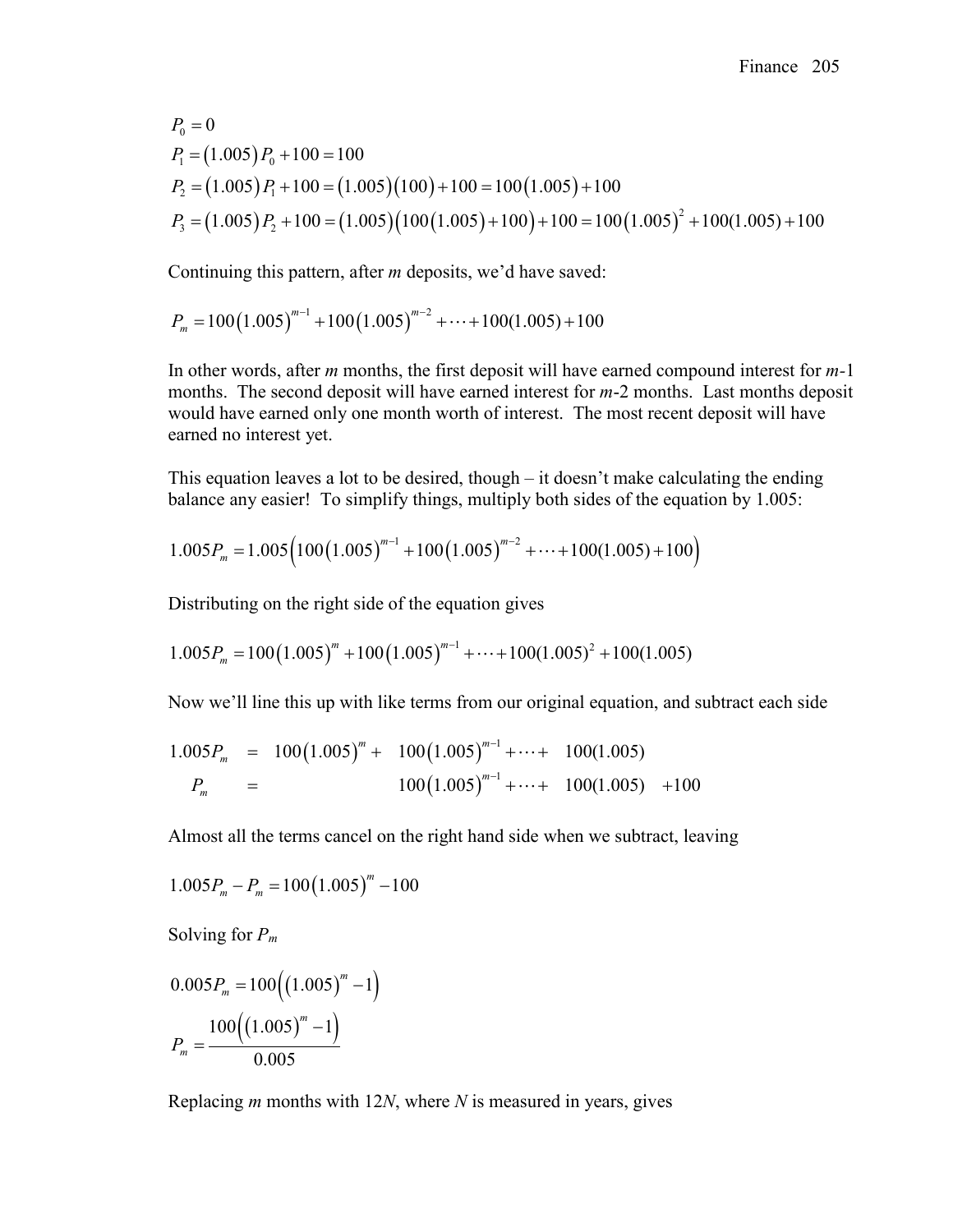$$
P_{N} = \frac{100((1.005)^{12N} - 1)}{0.005}
$$

Recall 0.005 was *r/k* and 100 was the deposit *d.* 12 was *k*, the number of deposit each year. Generalizing this result, we get the saving annuity formula.

#### **Annuity Formula**  $\overline{\phantom{a}}$ J  $\left(\frac{r}{1}\right)$  $\setminus$ ſ  $\overline{\phantom{a}}$  $\overline{\phantom{a}}$  $\bigg)$  $\backslash$  $\mathsf{I}$  $\mathsf{I}$  $\left(\left(1+\frac{r}{k}\right)^{Nk}-\right)$  $\setminus$  $\Bigg(1+$ = *k r k*  $d\left(1+\frac{r}{r}\right)$ *P N k N*  $1 + \frac{1}{1}$  -1  $P_N$  is the balance in the account after *N* years.

*d* is the regular deposit (the amount you deposit each year, each month, etc.) *r* is the annual interest rate in decimal form. *k* is the number of compounding periods in one year.

If the compounding frequency is not explicitly stated, assume there are the same number of compounds in a year as there are deposits made in a year.

For example, if the compounding frequency isn't stated: If you make your deposits every month, use monthly compounding,  $k = 12$ . If you make your deposits every year, use yearly compounding,  $k = 1$ . If you make your deposits every quarter, use quarterly compounding,  $k = 4$ . Etc.

### **When do you use this**

Annuities assume that you put money in the account on a regular schedule (every month, year, quarter, etc.) and let it sit there earning interest.

Compound interest assumes that you put money in the account once and let it sit there earning interest.

Compound interest: One deposit Annuity: Many deposits.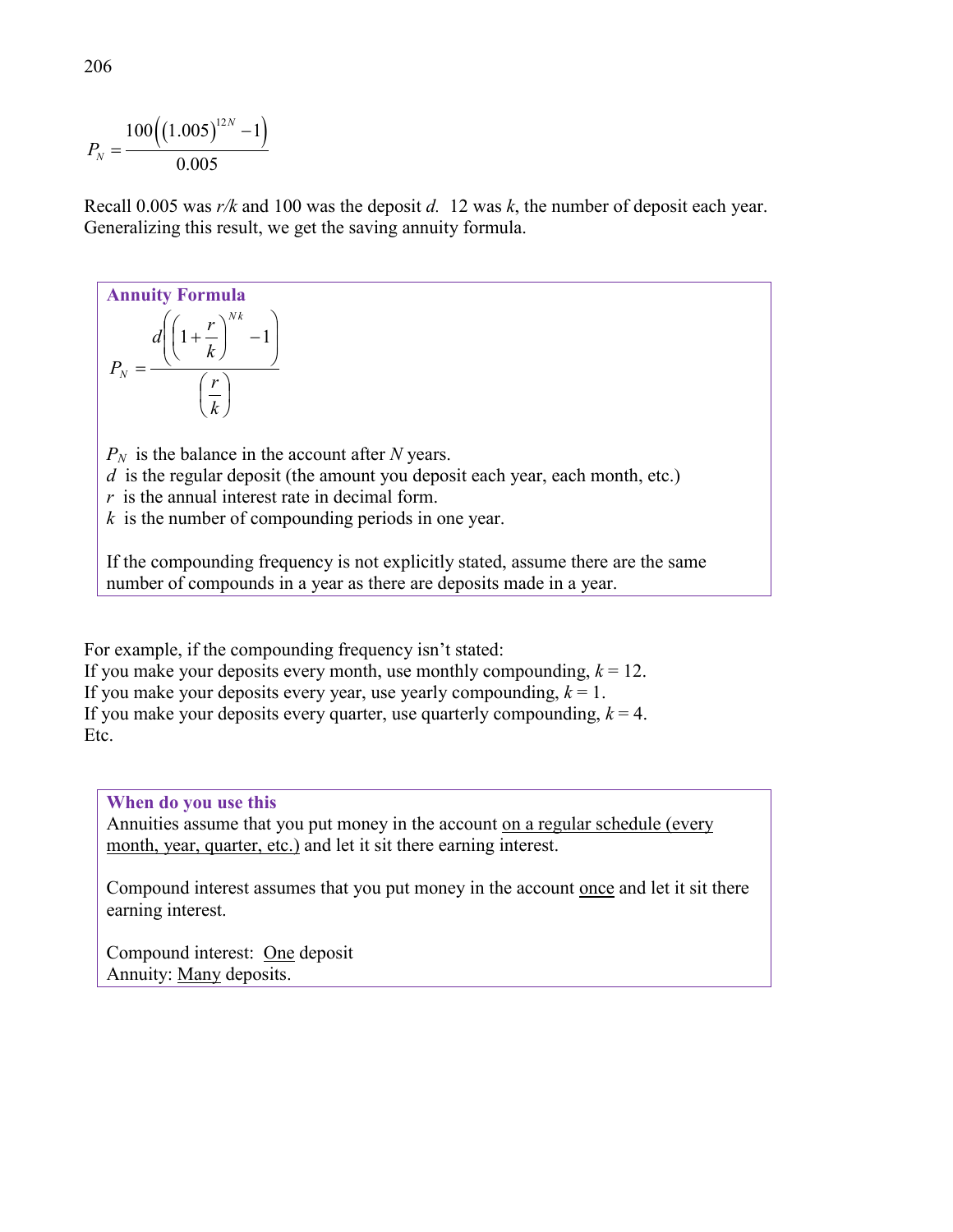## Example 7

A traditional individual retirement account (IRA) is a special type of retirement account in which the money you invest is exempt from income taxes until you withdraw it. If you deposit \$100 each month into an IRA earning 6% interest, how much will you have in the account after 20 years?

In this example,

| $d = $100$ | the monthly deposit                                        |
|------------|------------------------------------------------------------|
| $r = 0.06$ | $6\%$ annual rate                                          |
| $k=12$     | since we're doing monthly deposits, we'll compound monthly |
| $N = 20$   | we want the amount after 20 years                          |

Putting this into the equation:

$$
P_{20} = \frac{100\left(\left(1 + \frac{0.06}{12}\right)^{20(12)} - 1\right)}{\left(\frac{0.06}{12}\right)}
$$

$$
P_{20} = \frac{100\left(\left(1.005\right)^{240} - 1\right)}{\left(0.005\right)}
$$

$$
P_{20} = \frac{100(3.310 - 1)}{\left(0.005\right)}
$$

$$
P_{20} = \frac{100(2.310)}{\left(0.005\right)} = $46200
$$

The account will grow to \$46,200 after 20 years.

Notice that you deposited into the account a total of \$24,000 (\$100 a month for 240 months). The difference between what you end up with and how much you put in is the interest earned. In this case it is \$46,200 - \$24,000 = \$22,200.

## Example 8

You want to have \$200,000 in your account when you retire in 30 years. Your retirement account earns 8% interest. How much do you need to deposit each month to meet your retirement goal?

| In this example,        |                                        |
|-------------------------|----------------------------------------|
| We're looking for $d_1$ |                                        |
| $r = 0.08$              | 8% annual rate                         |
| $k = 12$                | since we're depositing monthly         |
| $N = 30$                | 30 years                               |
| $P_{30}$ = \$200,000    | The amount we want to have in 30 years |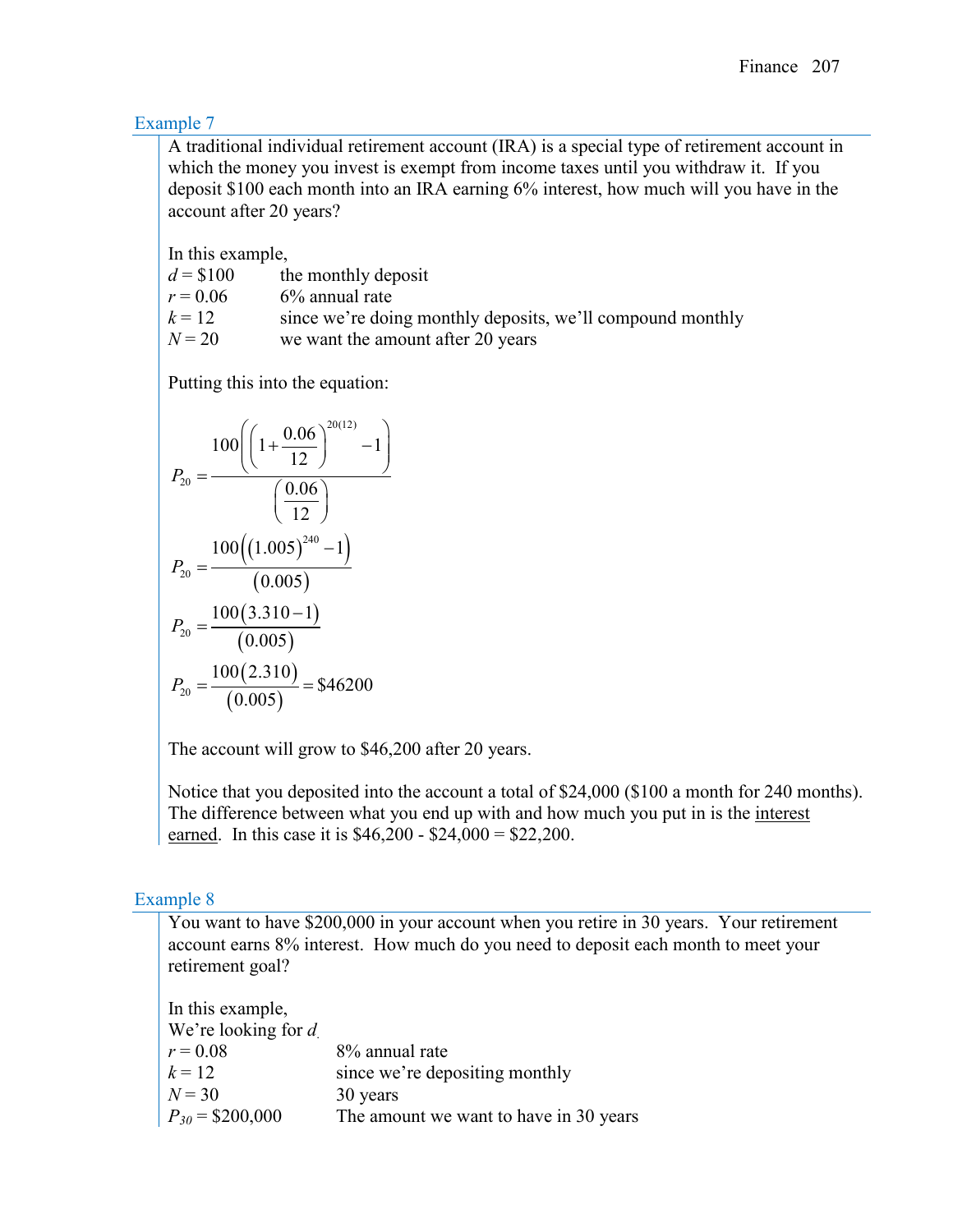In this case, we're going to have to set up the equation, and solve for *d*.

$$
200,000 = \frac{d\left(\left(1 + \frac{0.08}{12}\right)^{30(12)} - 1\right)}{\left(\frac{0.08}{12}\right)}
$$

$$
200,000 = \frac{d\left(\left(1.00667\right)^{360} - 1\right)}{\left(0.00667\right)}
$$

$$
200,000 = d(1491.57)
$$

$$
d = \frac{200,000}{1491.57} = $134.09
$$

So you would need to deposit \$134.09 each month to have \$200,000 in 30 years if your account earns 8% interest

#### **Try it Now 2**

A more conservative investment account pays 3% interest. If you deposit \$5 a day into this account, how much will you have after 10 years? How much is from interest?

#### **Payout Annuities**

In the last section you learned about annuities. In an annuity, you start with nothing, put money into an account on a regular basis, and end up with money in your account.

In this section, we will learn about a variation called a **Payout Annuity**. With a payout annuity, you start with money in the account, and pull money out of the account on a regular basis. Any remaining money in the account earns interest. After a fixed amount of time, the account will end up empty.

Payout annuities are typically used after retirement. Perhaps you have saved \$500,000 for retirement, and want to take money out of the account each month to live on. You want the money to last you 20 years. This is a payout annuity. The formula is derived in a similar way as we did for savings annuities. The details are omitted here.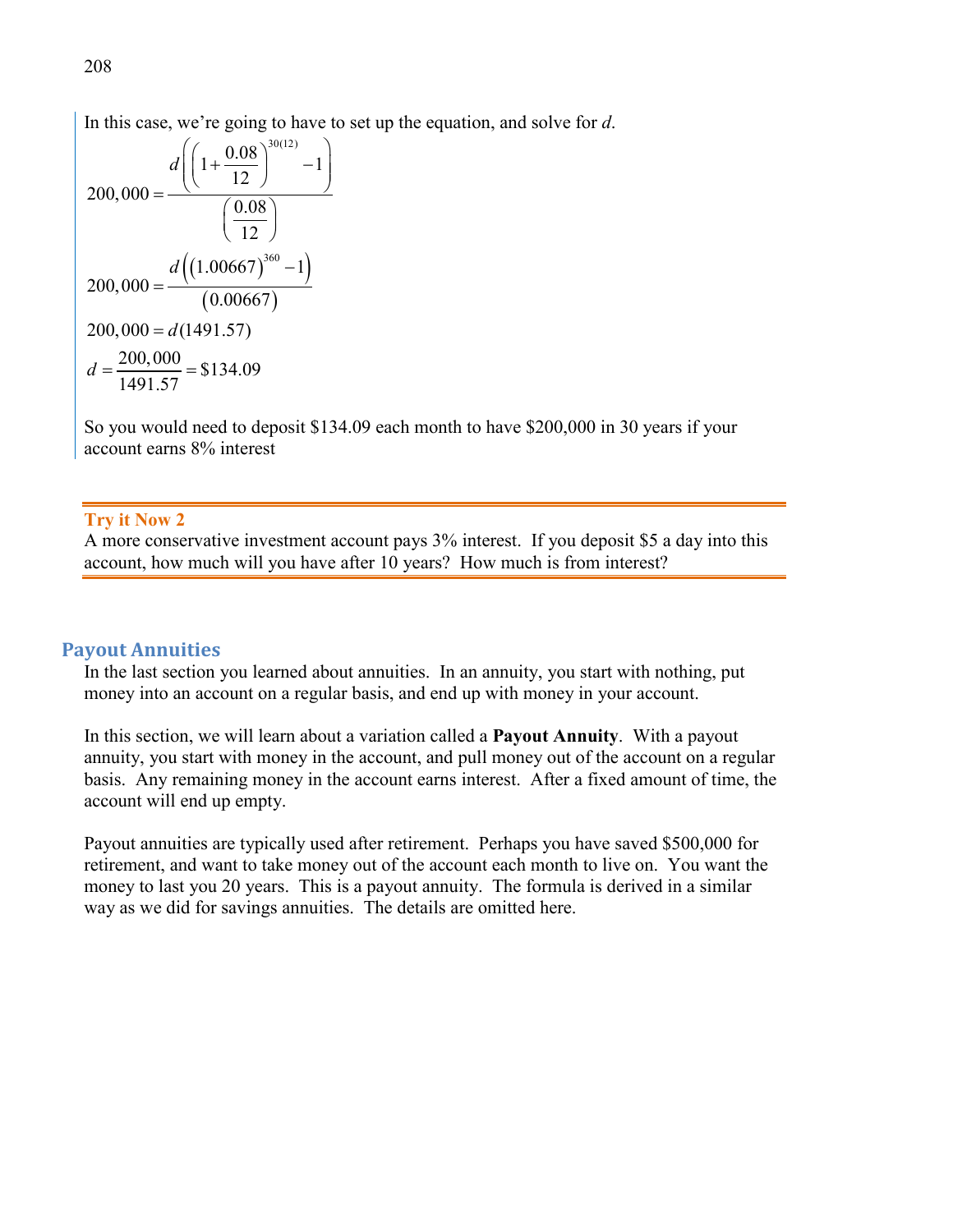**Payout Annuity Formula**  $\overline{\phantom{a}}$ J  $\left(\frac{r}{t}\right)$  $\setminus$ ſ  $\overline{\phantom{a}}$  $\overline{\phantom{a}}$ J  $\backslash$ I  $\mathsf{I}$  $\setminus$  $\left(1-\left(1+\frac{r}{l}\right)\right)$ J  $\left(1+\frac{r}{l}\right)$ J  $- \bigg( 1 +$ = − *k r k*  $d\left(1-\left(1+\frac{r}{l}\right)\right)$ *P N k*  $1 - 1$ 0

*P0* is the balance in the account at the beginning (starting amount, or principal). *d* is the regular withdrawal (the amount you take out each year, each month, etc.) *r* is the annual interest rate (in decimal form. Example:  $5\% = 0.05$ ) *k* is the number of compounding periods in one year. *N* is the number of years we plan to take withdrawals

Like with annuities, the compounding frequency is not always explicitly given, but is determined by how often you take the withdrawals.

**When do you use this** Payout annuities assume that you take money from the account on a regular schedule (every month, year, quarter, etc.) and let the rest sit there earning interest.

Compound interest: One deposit Annuity: Many deposits. Payout Annuity: Many withdrawals

# Example 9

After retiring, you want to be able to take \$1000 every month for a total of 20 years from your retirement account. The account earns 6% interest. How much will you need in your account when you retire?

In this example,

| $d = $1000$ | the monthly withdrawal                                        |
|-------------|---------------------------------------------------------------|
| $r = 0.06$  | $6\%$ annual rate                                             |
| $k = 12$    | since we're doing monthly withdrawals, we'll compound monthly |
| $N = 20$    | since were taking withdrawals for 20 years                    |

We're looking for  $P_0$ ; how much money needs to be in the account at the beginning. Putting this into the equation: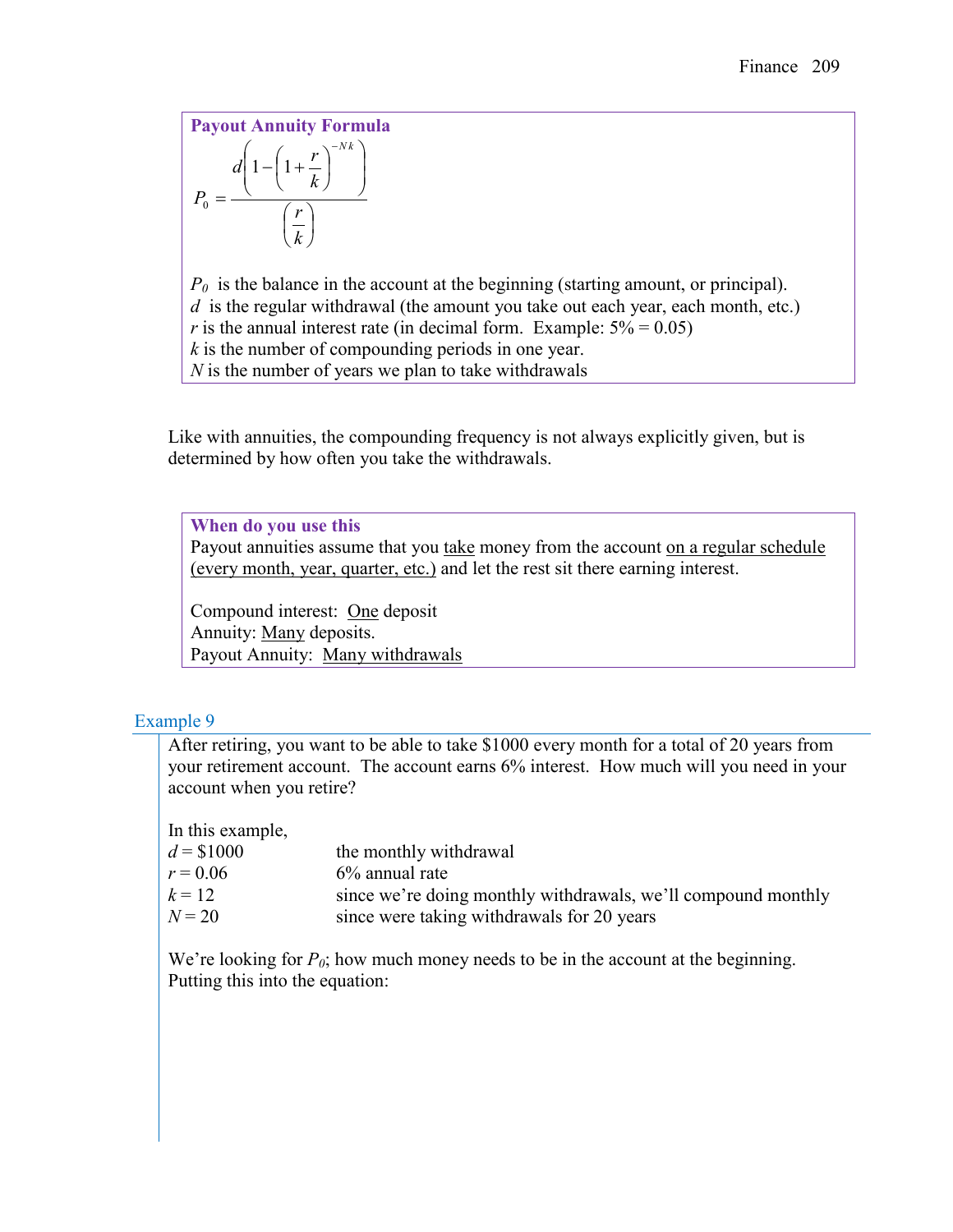$$
P_0 = \frac{1000\left(1 - \left(1 + \frac{0.06}{12}\right)^{-20(12)}\right)}{\left(\frac{0.06}{12}\right)}
$$

$$
P_0 = \frac{1000 \times \left(1 - (1.005)^{-240}\right)}{(0.005)}
$$

$$
P_0 = \frac{1000 \times (1 - 0.302)}{(0.005)} = $139,600
$$

You will need to have \$139,600 in your account when you retire.

Notice that you withdrew a total of \$240,000 (\$1000 a month for 240 months). The difference between what you pulled out and what you started with is the interest earned. In this case it is \$240,000 - \$139,600 = \$100,400 in interest.

**Evaluating negative exponents on your calculator** With these problems, you need to raise numbers to negative powers. Most calculators have a separate button for negating a number that is different than the subtraction button. Some calculators label this  $\overline{(-)}$ , some with  $\overline{(+)}$ . The button is often near the  $=$  key or the decimal point. If your calculator displays operations on it (typically a calculator with multiline display), to calculate 1.005<sup>-240</sup> you'd type something like: 1.005  $\boxed{\wedge}$   $\boxed{(-)}$  240 If your calculator only shows one value at a time, then usually you hit the (-) key after a number to negate it, so you'd hit:  $1.005 |y^x|240|(-)| =$ 

Give it a try - you should get  $1.005^{240} = 0.302096$ 

#### Example 10

You know you will have \$500,000 in your account when you retire. You want to be able to take monthly withdrawals from the account for a total of 30 years. Your retirement account earns 8% interest. How much will you be able to withdraw each month?

| 8% annual rate                  |
|---------------------------------|
| since we're withdrawing monthly |
| 30 years                        |
| we are beginning with \$500,000 |
|                                 |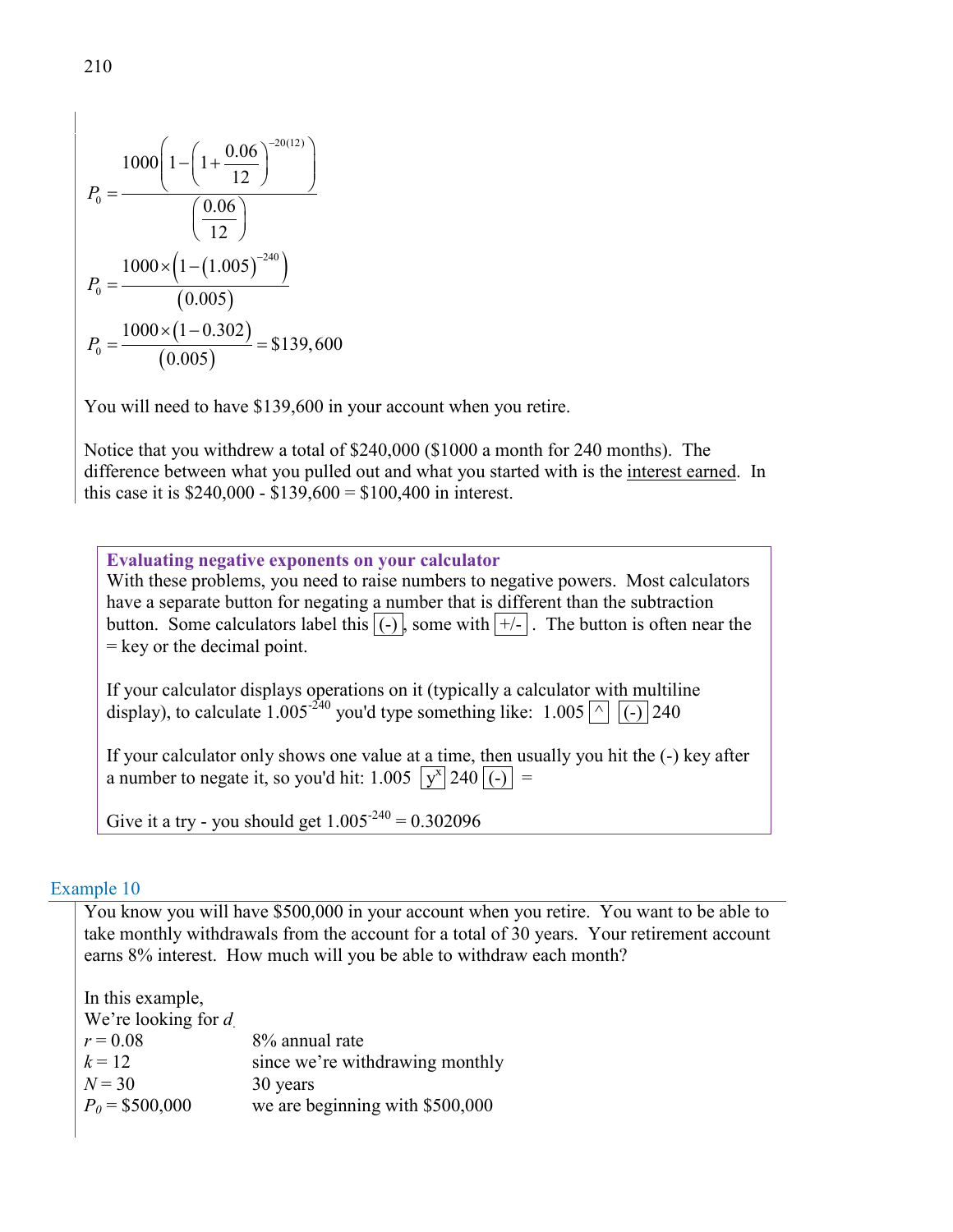In this case, we're going to have to set up the equation, and solve for *d*.

$$
500,000 = \frac{d\left(1 - \left(1 + \frac{0.08}{12}\right)^{-30(12)}\right)}{\left(\frac{0.08}{12}\right)}
$$

$$
500,000 = \frac{d\left(1 - (1.00667)^{-360}\right)}{(0.00667)}
$$

$$
500,000 = d(136.232)
$$

$$
d = \frac{500,000}{136.232} = $3670.21
$$

You would be able to withdraw \$3,670.21 each month for 30 years.

### **Try it Now 3**

A donor gives \$100,000 to a university, and specifies that it is to be used to give annual scholarships for the next 20 years. If the university can earn 4% interest, how much can they give in scholarships each year?

### **Loans**

In the last section, you learned about payout annuities.

In this section, you will learn about conventional loans (also called amortized loans or installment loans). Examples include auto loans and home mortgages. These techniques do not apply to payday loans, add-on loans, or other loan types where the interest is calculated up front.

One great thing about loans is that they use exactly the same formula as a payout annuity. To see why, imagine that you had \$10,000 invested at a bank, and started taking out payments while earning interest as part of a payout annuity, and after 5 years your balance was zero. Flip that around, and imagine that you are acting as the bank, and a car lender is acting as you. The car lender invests \$10,000 in you. Since you're acting as the bank, you pay interest. The car lender takes payments until the balance is zero.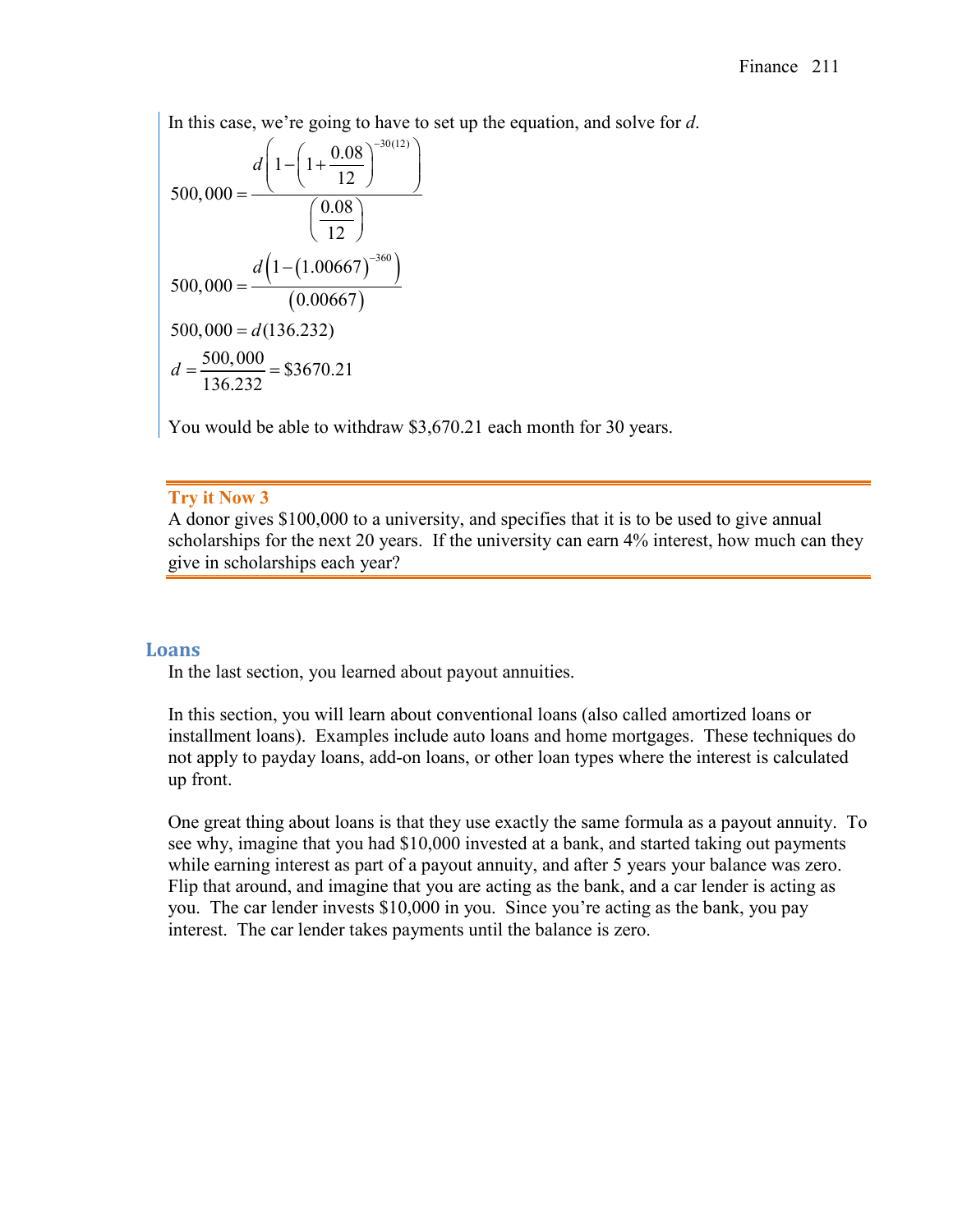#### **Loans Formula**  $\overline{\phantom{a}}$ J  $\left(\frac{r}{t}\right)$  $\setminus$ ſ  $\overline{\phantom{a}}$  $\overline{\phantom{a}}$ J  $\backslash$ I  $\mathsf{I}$  $\setminus$  $\left(1-\left(1+\frac{r}{l}\right)\right)$ J  $\left(1+\frac{r}{r}\right)$  $\setminus$  $-\left(1+\frac{r}{r}\right)^{-}$  $P_{0} =$ *k r k*  $d\left(1-\left(1+\frac{r}{l}\right)^{-Nk}\right)$  $1 - 1$

 $P_0$  is the balance in the account at the beginning (the principal, or amount of the loan). *d* is your loan payment (your monthly payment, annual payment, etc)

*r* is the annual interest rate in decimal form.

*k* is the number of compounding periods in one year.

*N* is the length of the loan, in years

Like before, the compounding frequency is not always explicitly given, but is determined by how often you make payments.

**When do you use this**

The loan formula assumes that you make loan payments on a regular schedule (every month, year, quarter, etc.) and are paying interest on the loan.

Compound interest: One deposit Annuity: Many deposits. Payout Annuity: Many withdrawals Loans: Many payments

## Example 11

You can afford \$200 per month as a car payment. If you can get an auto loan at 3% interest for 60 months (5 years), how expensive of a car can you afford? In other words, what amount loan can you pay off with \$200 per month?

In this example,

| $d = $200$ | the monthly loan payment                                   |
|------------|------------------------------------------------------------|
| $r = 0.03$ | 3% annual rate                                             |
| $k = 12$   | since we're doing monthly payments, we'll compound monthly |
| $N=5$      | since we're making monthly payments for 5 years            |

We're looking for  $P_0$ , the starting amount of the loan.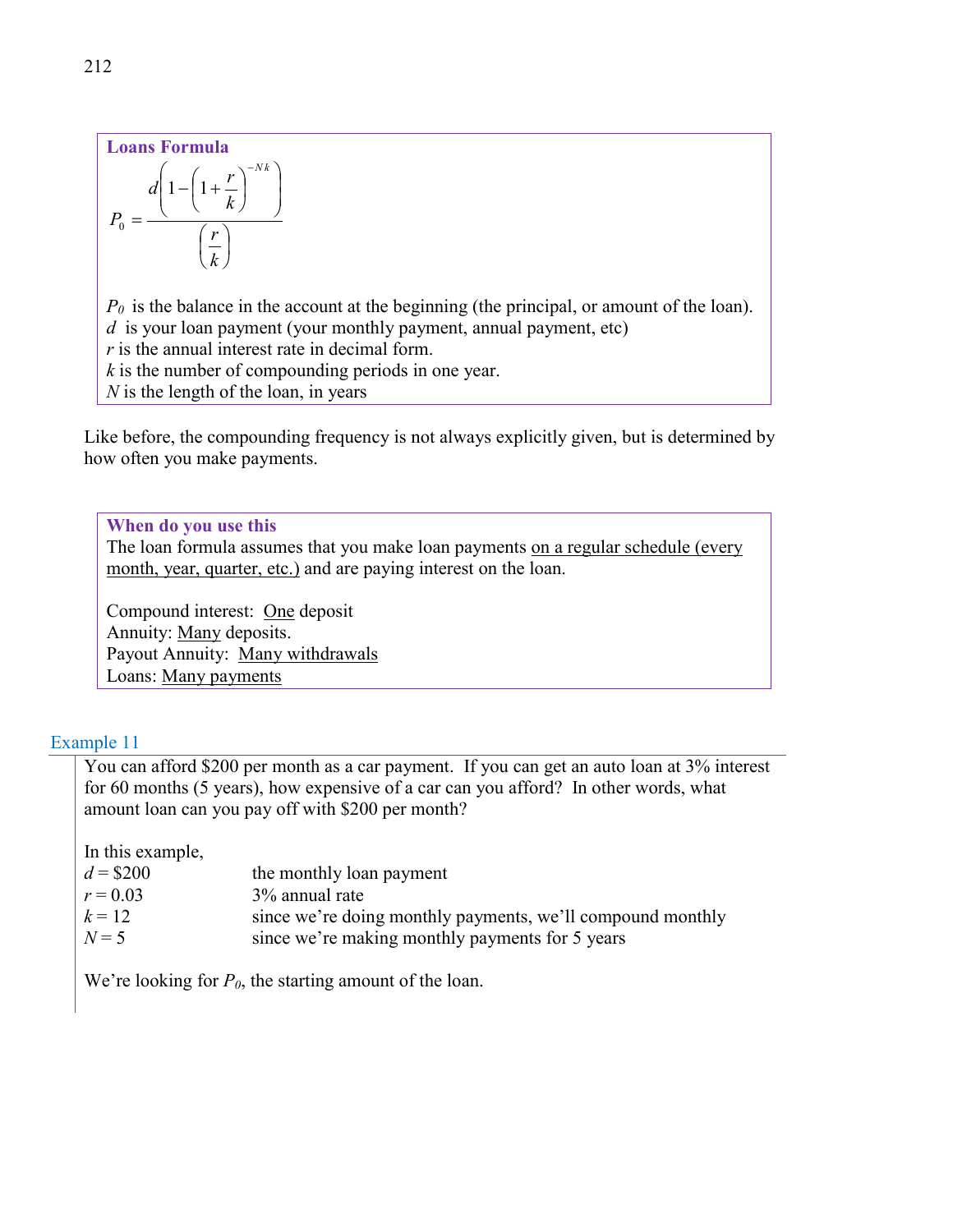$$
P_0 = \frac{200\left(1 - \left(1 + \frac{0.03}{12}\right)^{-5(12)}\right)}{\left(\frac{0.03}{12}\right)}
$$

$$
P_0 = \frac{200\left(1 - (1.0025)^{-60}\right)}{(0.0025)}
$$

$$
P_0 = \frac{200\left(1 - 0.861\right)}{(0.0025)} = $11,120
$$

You can afford a \$11,120 loan.

You will pay a total of \$12,000 (\$200 per month for 60 months) to the loan company. The difference between the amount you pay and the amount of the loan is the interest paid. In this case, you're paying  $$12,000-\$11,120 = $880$  interest total.

# Example 12

You want to take out a \$140,000 mortgage (home loan). The interest rate on the loan is 6%, and the loan is for 30 years. How much will your monthly payments be?

In this example, We're looking for *d*.  $r = 0.06$  6% annual rate  $k = 12$  since we're paying monthly  $N = 30$  30 years  $P_0 = $140,000$  the starting loan amount

In this case, we're going to have to set up the equation, and solve for *d*.

$$
140,000 = \frac{d\left(1 - \left(1 + \frac{0.06}{12}\right)^{-30(12)}\right)}{\left(\frac{0.06}{12}\right)}
$$
  

$$
140,000 = \frac{d\left(1 - (1.005)^{-360}\right)}{(0.005)}
$$
  

$$
140,000 = d(166.792)
$$
  

$$
d = \frac{140,000}{166.792} = $839.37
$$

You will make payments of \$839.37 per month for 30 years.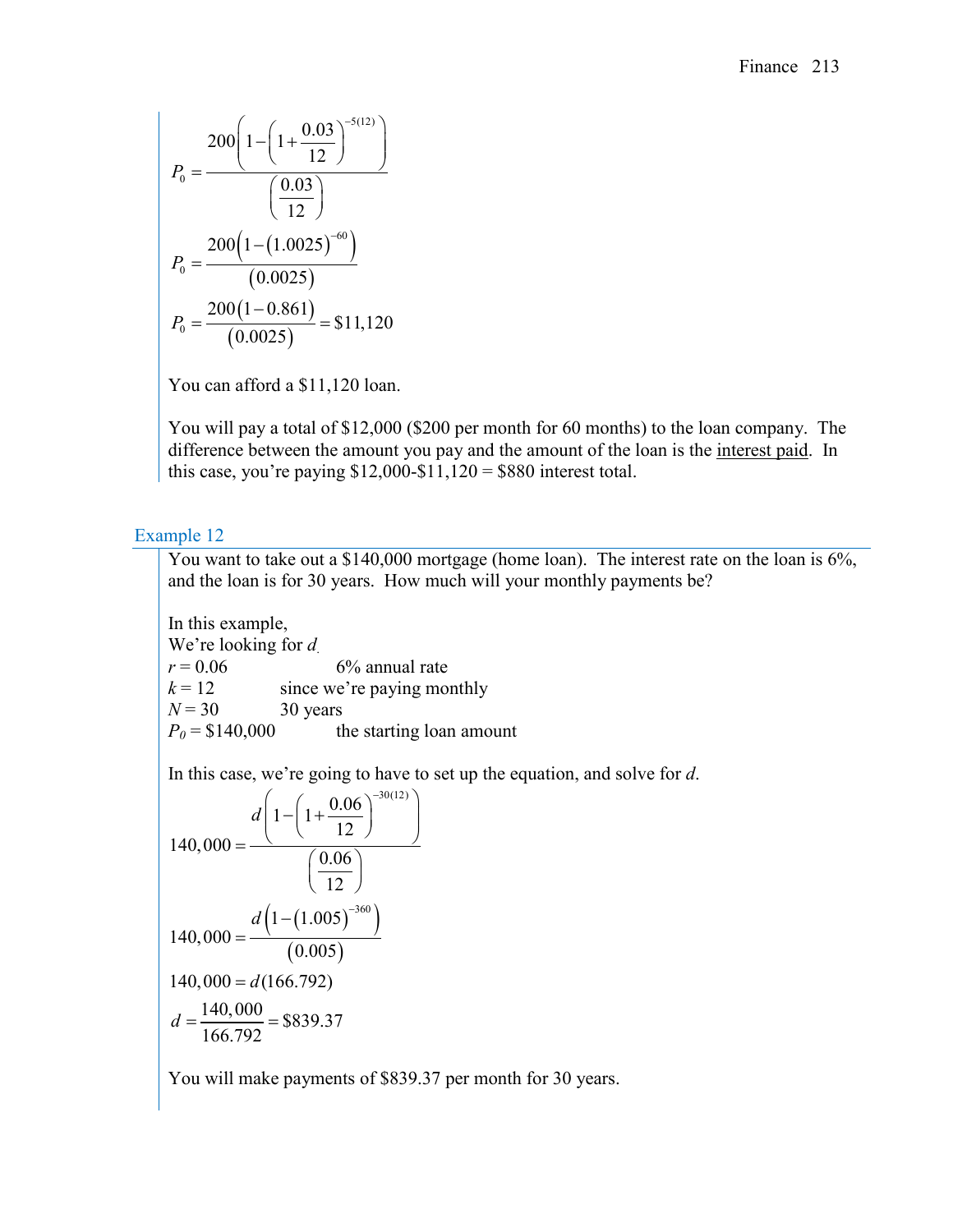You're paying a total of \$302,173.20 to the loan company: \$839.37 per month for 360 months. You are paying a total of  $$302,173.20 - $140,000 = $162,173.20$  in interest over the life of the loan.

#### **Try it Now 4**

Janine bought \$3,000 of new furniture on credit. Because her credit score isn't very good, the store is charging her a fairly high interest rate on the loan: 16%. If she agreed to pay off the furniture over 2 years, how much will she have to pay each month?

## **Remaining Loan Balance**

With loans, it is often desirable to determine what the remaining loan balance will be after some number of years. For example, if you purchase a home and plan to sell it in five years, you might want to know how much of the loan balance you will have paid off and how much you have to pay from the sale.

To determine the remaining loan balance after some number of years, we first need to know the loan payments, if we don't already know them. Remember that only a portion of your loan payments go towards the loan balance; a portion is going to go towards interest. For example, if your payments were \$1,000 a month, after a year you will *not* have paid off \$12,000 of the loan balance.

To determine the remaining loan balance, we can think "how much loan will these loan payments be able to pay off in the remaining time on the loan?"

### Example 13

If a mortgage at a 6% interest rate has payments of \$1,000 a month, how much will the loan balance be 10 years from the end the loan?

To determine this, we are looking for the amount of the loan that can be paid off by \$1,000 a month payments in 10 years. In other words, we're looking for P0 when

| $d = $1,000$<br>the monthly loan payment |
|------------------------------------------|
|------------------------------------------|

 $r = 0.06$  6% annual rate

| $k = 12$ | since we're doing monthly payments, we'll compound monthly |  |  |  |
|----------|------------------------------------------------------------|--|--|--|
|----------|------------------------------------------------------------|--|--|--|

| $N = 10$ | since we're making monthly payments for 10 more years |  |  |
|----------|-------------------------------------------------------|--|--|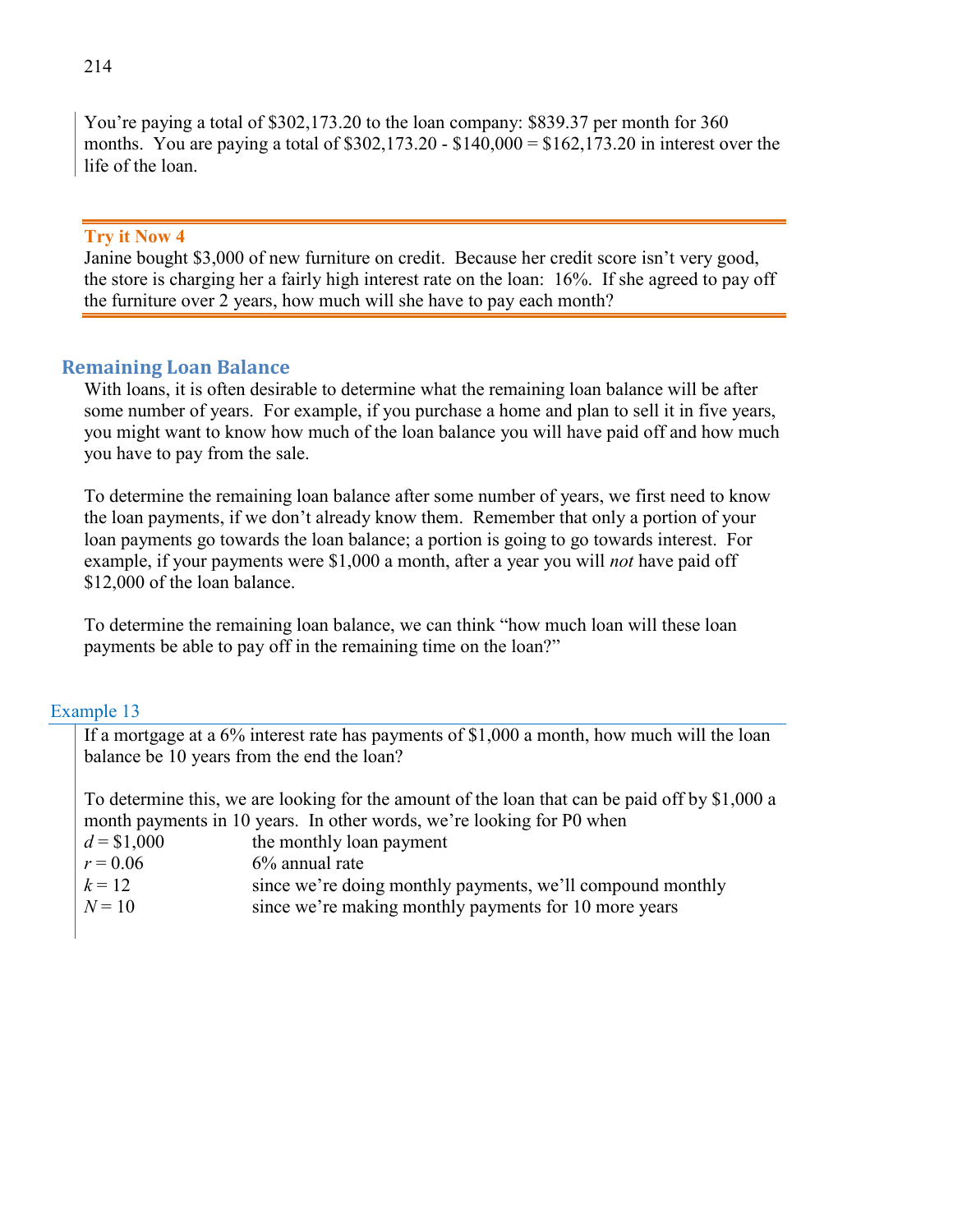$$
P_0 = \frac{1000\left(1 - \left(1 + \frac{0.06}{12}\right)^{-10(12)}\right)}{\left(\frac{0.06}{12}\right)}
$$

$$
P_0 = \frac{1000\left(1 - (1.005)^{-120}\right)}{(0.005)}
$$

$$
P_0 = \frac{1000\left(1 - 0.5496\right)}{(0.005)} = $90,073.45
$$

The loan balance with 10 years remaining on the loan will be \$90,073.45

Often times answering remaining balance questions requires two steps:

1) Calculating the monthly payments on the loan

2) Calculating the remaining loan balance based on the *remaining time* on the loan

## Example 14

A couple purchases a home with a \$180,000 mortgage at 4% for 30 years with monthly payments. What will the remaining balance on their mortgage be after 5 years?

First we will calculate their monthly payments.

We're looking for *d*.<br> $r = 0.04$ 4% annual rate  $k = 12$  since they're paying monthly  $N = 30$  30 years  $P_0 = $180,000$  the starting loan amount

We set up the equation and solve for *d*.

$$
180,000 = \frac{d\left(1 - \left(1 + \frac{0.04}{12}\right)^{-30(12)}\right)}{\left(\frac{0.04}{12}\right)}
$$

$$
180,000 = \frac{d\left(1 - (1.00333)^{-360}\right)}{(0.00333)}
$$

$$
180,000 = d(209.562)
$$

$$
d = \frac{180,000}{209.562} = $858.93
$$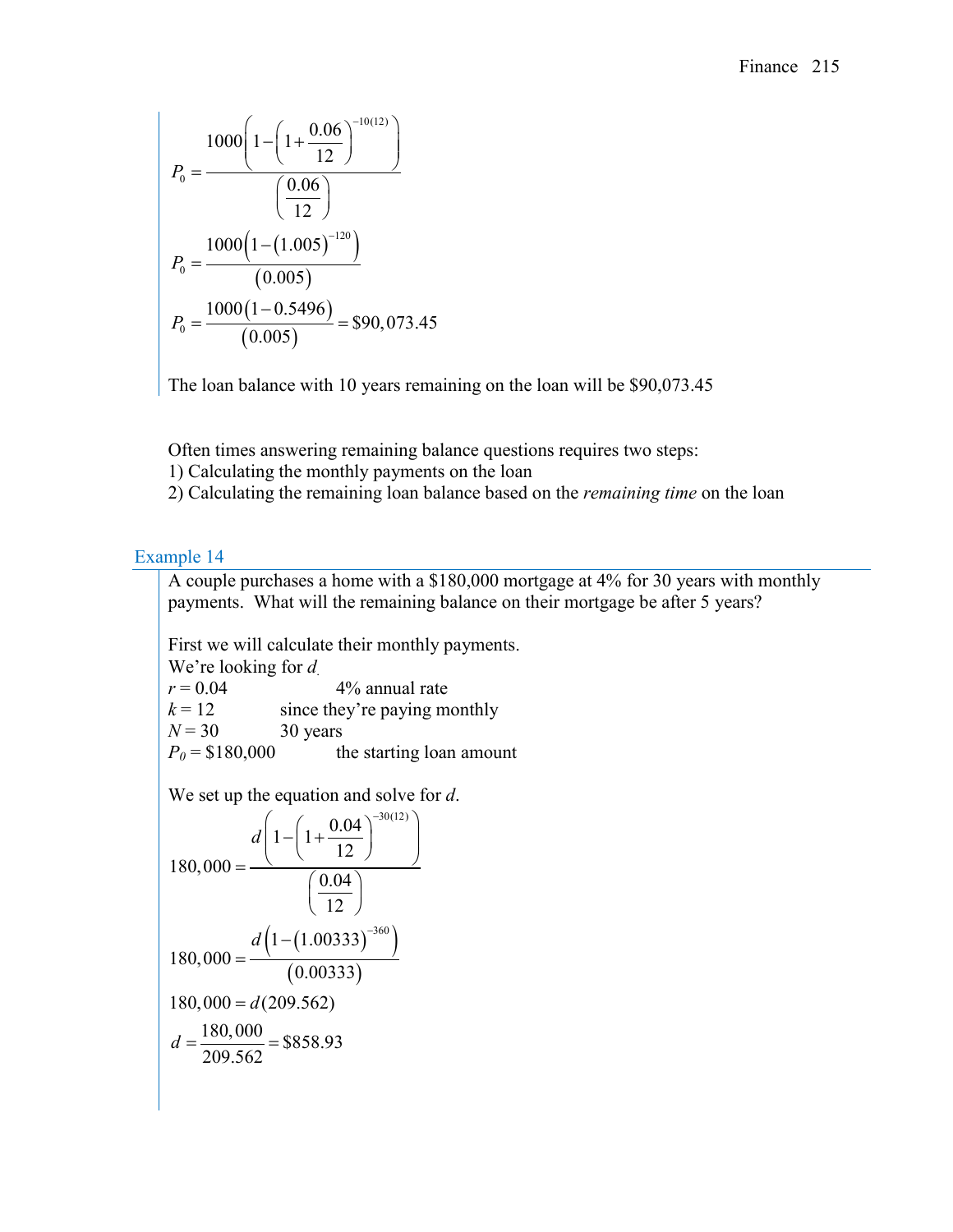Now that we know the monthly payments, we can determine the remaining balance. We want the remaining balance after 5 years, when 25 years will be remaining on the loan, so we calculate the loan balance that will be paid off with the monthly payments over those 25 years.

d = \$858.93 the monthly loan payment we calculated above  
\n
$$
r = 0.04
$$
 4% annual rate  
\nk = 12 since they're doing monthly payments  
\n $N = 25$  since they'd be making monthly payments for 25 more years  
\n
$$
858.93 \left( 1 - \left( 1 + \frac{0.04}{12} \right)^{-25(12)} \right)
$$
\n
$$
P_0 = \frac{858.93 \left( 1 - (1.00333)^{-300} \right)}{(0.00333)}
$$
\n
$$
P_0 = \frac{858.93 (1 - 0.369)}{(0.00333)} = $155,793.91
$$

The loan balance after 5 years, with 25 years remaining on the loan, will be \$155,793.91

Over that 5 years, the couple has paid off  $$180,000 - $155,793.91 = $24,206.09$  of the loan balance. They have paid a total of \$858.93 a month for 5 years (60 months), for a total of \$51,535.80, so \$51,535.80 - \$24,206.09 = \$27,329.71 of what they have paid so far has been interest.

### **Which equation to use?**

When presented with a finance problem (on an exam or in real life), you're usually not told what type of problem it is or which equation to use. Here are some hints on deciding which equation to use based on the wording of the problem.

The easiest types of problem to identify are loans. Loan problems almost always include words like: "loan", "amortize" (the fancy word for loans), "finance (a car)", or "mortgage" (a home loan). Look for these words. If they're there, you're probably looking at a loan problem. To make sure, see if you're given what your monthly (or annual) payment is, or if you're trying to find a monthly payment.

If the problem is not a loan, the next question you want to ask is: "Am I putting money in an account and letting it sit, or am I making regular (monthly/annually/quarterly) payments or withdrawals?" If you're letting the money sit in the account with nothing but interest changing the balance, then you're looking at a compound interest problem. The exception would be bonds and other investments where the interest is not reinvested; in those cases you're looking at simple interest.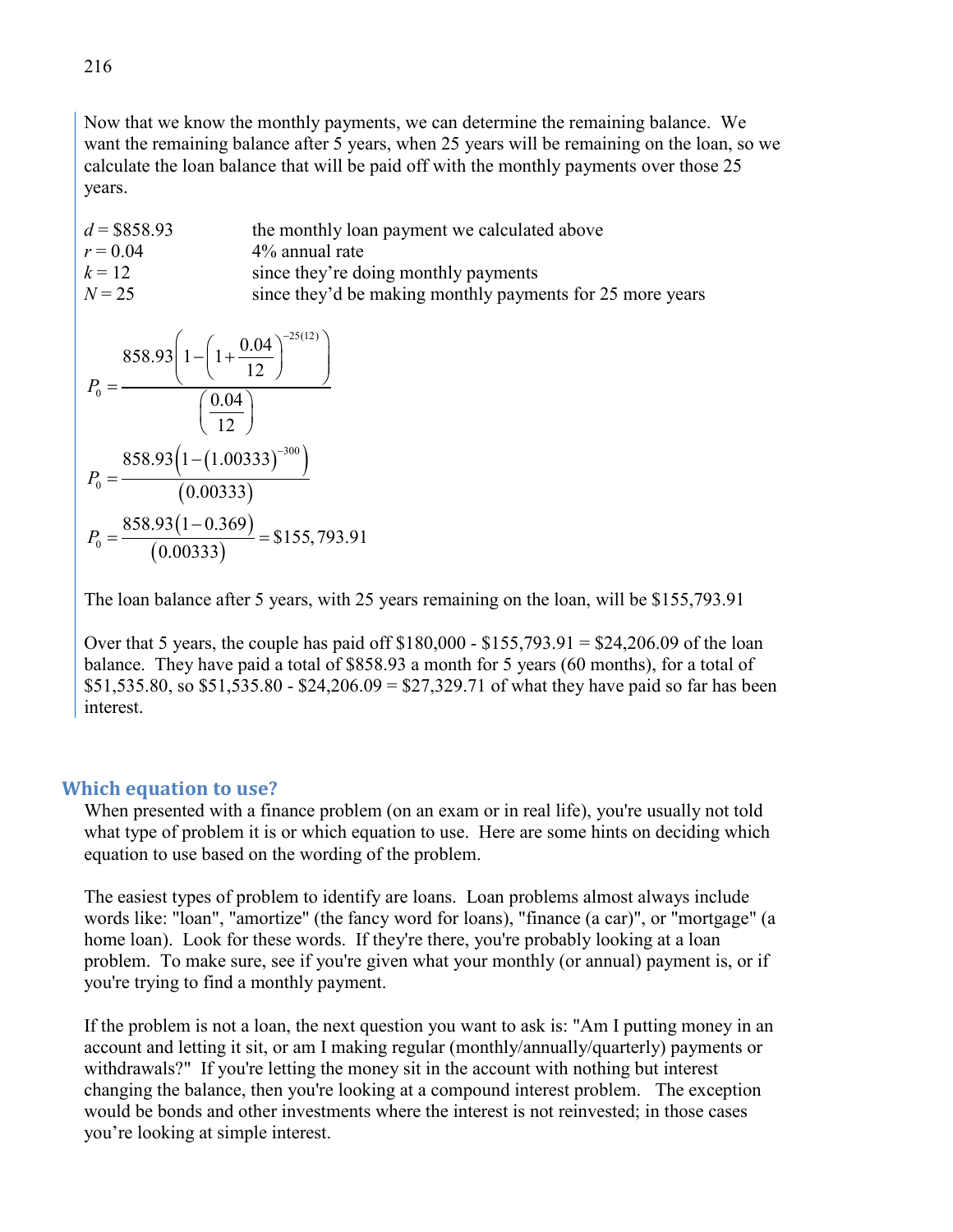If you're making regular payments or withdrawals, the next questions is: "Am I putting money into the account, or am I pulling money out?" If you're putting money into the account on a regular basis (monthly/annually/quarterly) then you're looking at a basic Annuity problem. Basic annuities are when you are saving money. Usually in an annuity problem, your account starts empty, and has money in the future. If you're pulling money out of the account on a regular basis, then you're looking at a Payout Annuity problem. Payout annuities are used for things like retirement income, where you start with money in your account, pull money out on a regular basis, and your account ends up empty in the future.

Remember, the most important part of answering any kind of question, money or otherwise, is first to correctly identify what the question is really asking, and to determine what approach will best allow you to solve the problem.

## **Try it Now 5**

For each of the following scenarios, determine if it is a compound interest problem, a savings annuity problem, a payout annuity problem, or a loans problem. Then solve each problem.

- a. Marcy received an inheritance of \$20,000, and invested it at 6% interest. She is going to use it for college, withdrawing money for tuition and expenses each quarter. How much can she take out each quarter if she has 3 years of school left?
- b. Paul wants to buy a new car. Rather than take out a loan, he decides to save \$200 a month in an account earning 3% interest compounded monthly. How much will he have saved up after 3 years?
- c. Keisha is managing investments for a non-profit company. They want to invest some money in an account earning 5% interest compounded annually with the goal to have \$30,000 in the account in 6 years. How much should Keisha deposit into the account?
- d. Miao is going to finance new office equipment at a 2% rate over a 4 year term. If she can afford monthly payments of \$100, how much new equipment can she buy?
- e. How much would you need to save every month in an account earning 4% interest to have \$5,000 saved up in two years?

## **Solving for time**

Often we are interested in how long it will take to accumulate money or how long we'd need to extend a loan to bring payments down to a reasonable level.

Note: This section assumes you've covered solving exponential equations using logarithms, either in prior classes or in the growth models chapter.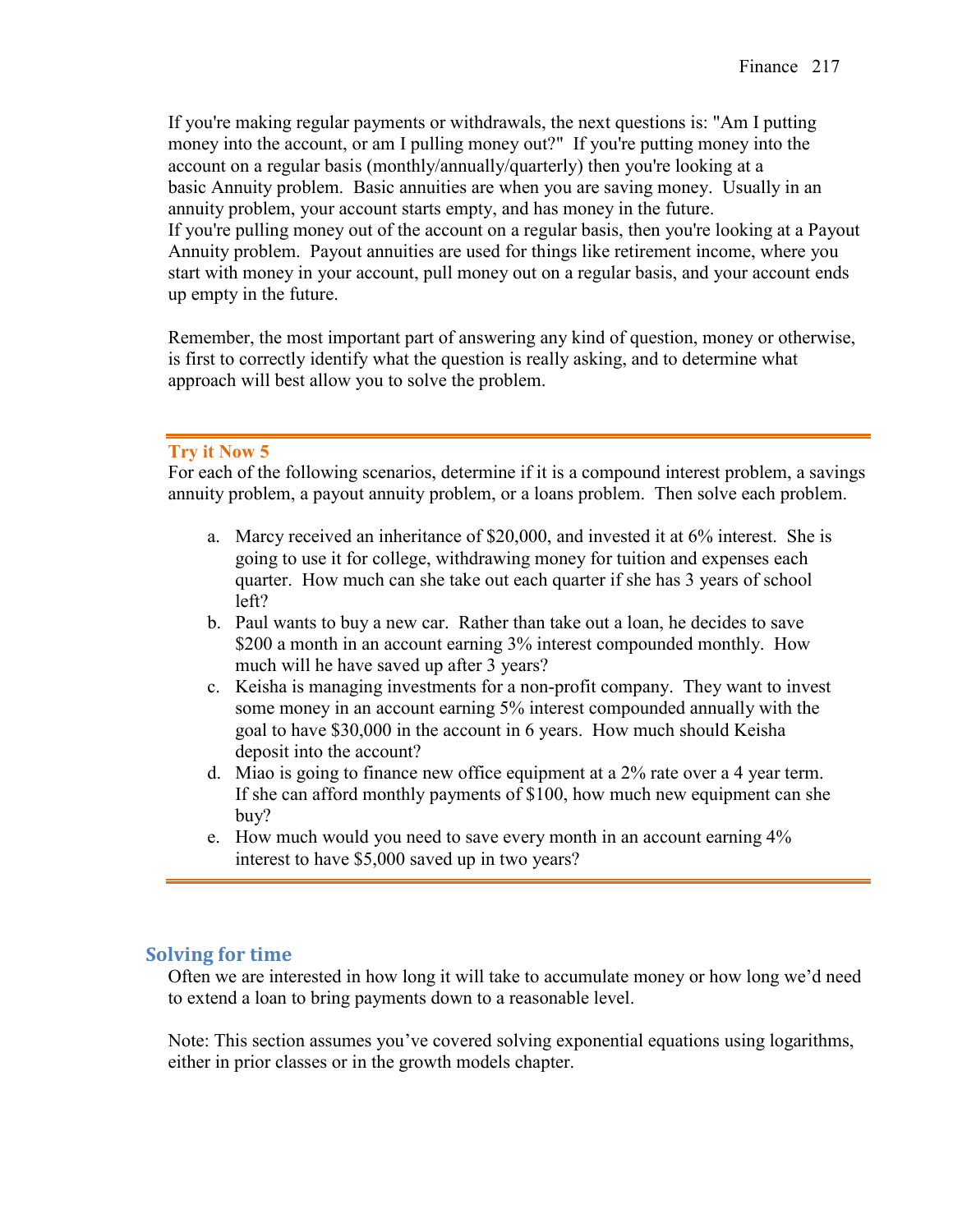## Example 15

If you invest \$2000 at 6% compounded monthly, how long will it take the account to double in value?

This is a compound interest problem, since we are depositing money once and allowing it to grow. In this problem,

| $P_0 = $2000$ | the initial deposit |
|---------------|---------------------|
| $r = 0.06$    | $6\%$ annual rate   |
| $k = 12$      | 12 months in 1 year |

So our general equation is  $P_N = 2000 \left(1 + \frac{0.06}{12}\right)^{N \times 12}$ 12 *N*  $P_{N}$  $= 2000 \left( 1 + \frac{0.06}{12} \right)^{N \times 12}$ . We also know that we want our ending amount to be double of \$2000, which is \$4000, so we're looking for *N* so that  $P_N = 4000$ . To

solve this, we set our equation for  $P_N$  equal to 4000.

$$
4000 = 2000 \left( 1 + \frac{0.06}{12} \right)^{N \times 12}
$$
  
\n
$$
2 = (1.005)^{12N}
$$
  
\n
$$
\log(2) = \log((1.005)^{12N})
$$
  
\n
$$
\log(2) = 12N \log(1.005)
$$
  
\n
$$
\frac{\log(2)}{12 \log(1.005)} = N
$$

Divide both sides by 2000

To solve for the exponent, take the log of both sides

Use the exponent property of logs on the right side

Now we can divide both sides by  $12\log(1.005)$ 

Approximating this to a decimal

 $N = 11.581$ 

It will take about 11.581 years for the account to double in value. Note that your answer may come out slightly differently if you had evaluated the logs to decimals and rounded during your calculations, but your answer should be close. For example if you rounded log(2) to 0.301 and log(1.005) to 0.00217, then your final answer would have been about 11.577 years.

## Example 16

If you invest \$100 each month into an account earning 3% compounded monthly, how long will it take the account to grow to \$10,000?

This is a savings annuity problem since we are making regular deposits into the account.

 $d = $100$  the monthly deposit

 $r = 0.03$  3% annual rate

 $k = 12$  since we're doing monthly deposits, we'll compound monthly

We don't know *N*, but we want  $P_N$  to be \$10,000.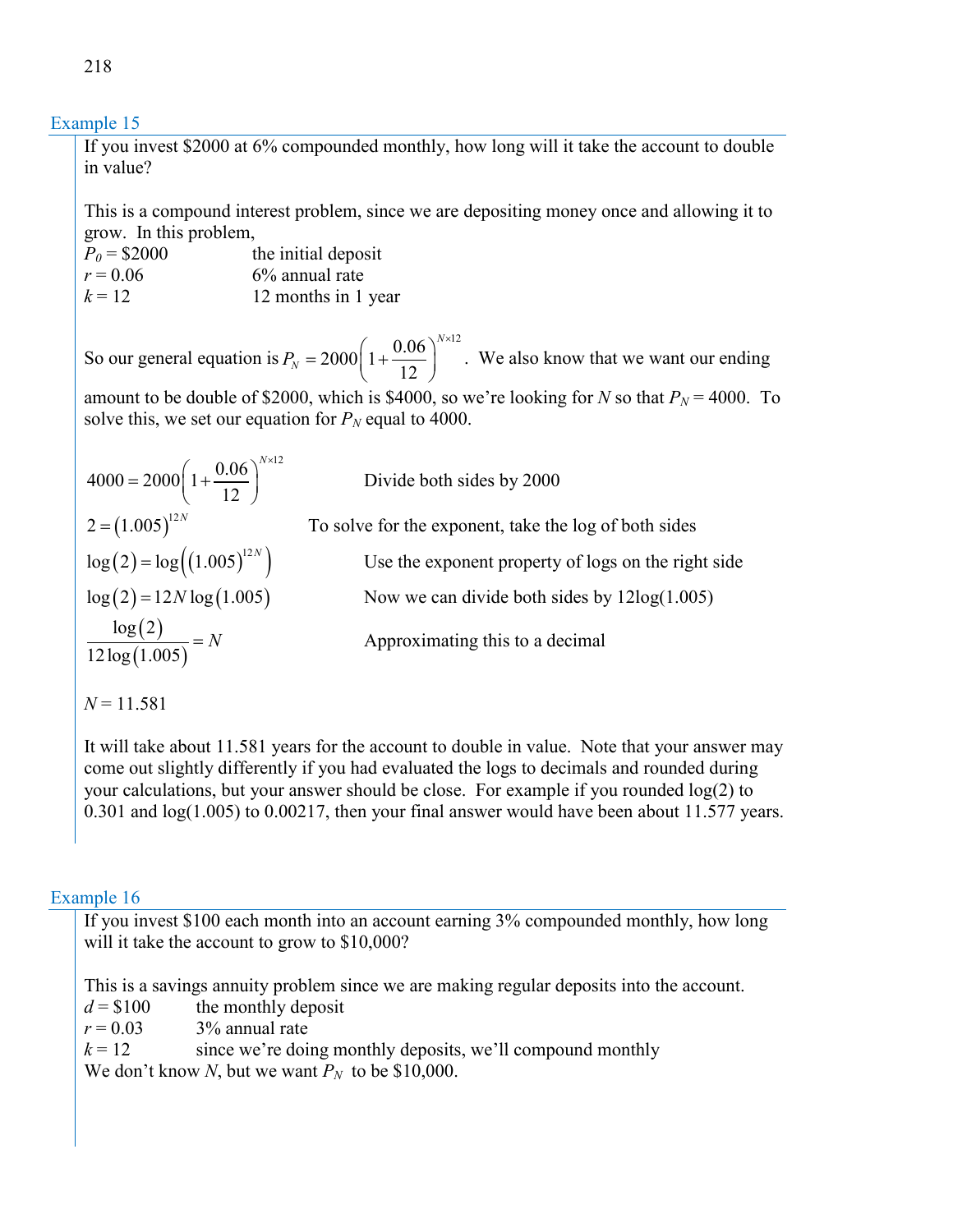Putting this into the equation:

$$
10,000 = \frac{100\left(\left(1 + \frac{0.03}{12}\right)^{N(12)} - 1\right)}{\left(\frac{0.03}{12}\right)}
$$

$$
10,000 = \frac{100\left(\left(1.0025\right)^{12N} - 1\right)}{0.0025}
$$

Simplifying the fractions a bit

We want to isolate the exponential term,  $1.0025^{12N}$ , so multiply both sides by 0.0025

$$
25 = 100((1.0025)^{12N} - 1)
$$
  
Divide both sides by 100  
0.25 = (1.0025)<sup>12N</sup> - 1  
1.25 = (1.0025)<sup>12N</sup>  
log(1.25) = log((1.0025)^{12N})  
log(1.25) = 12N log(1.0025)  
log(1.25)  

$$
\frac{log(1.25)}{12 log(1.0025)} = N
$$
Divide by 12log(1.0025)  
Approximating to a decimal  
N = 7.447 years

It will take about 7.447 years to grow the account to \$10,000.

# **Try it Now 6**

Joel is considering putting a \$1,000 laptop purchase on his credit card, which has an interest rate of 12% compounded monthly. How long will it take him to pay off the purchase if he makes payments of \$30 a month?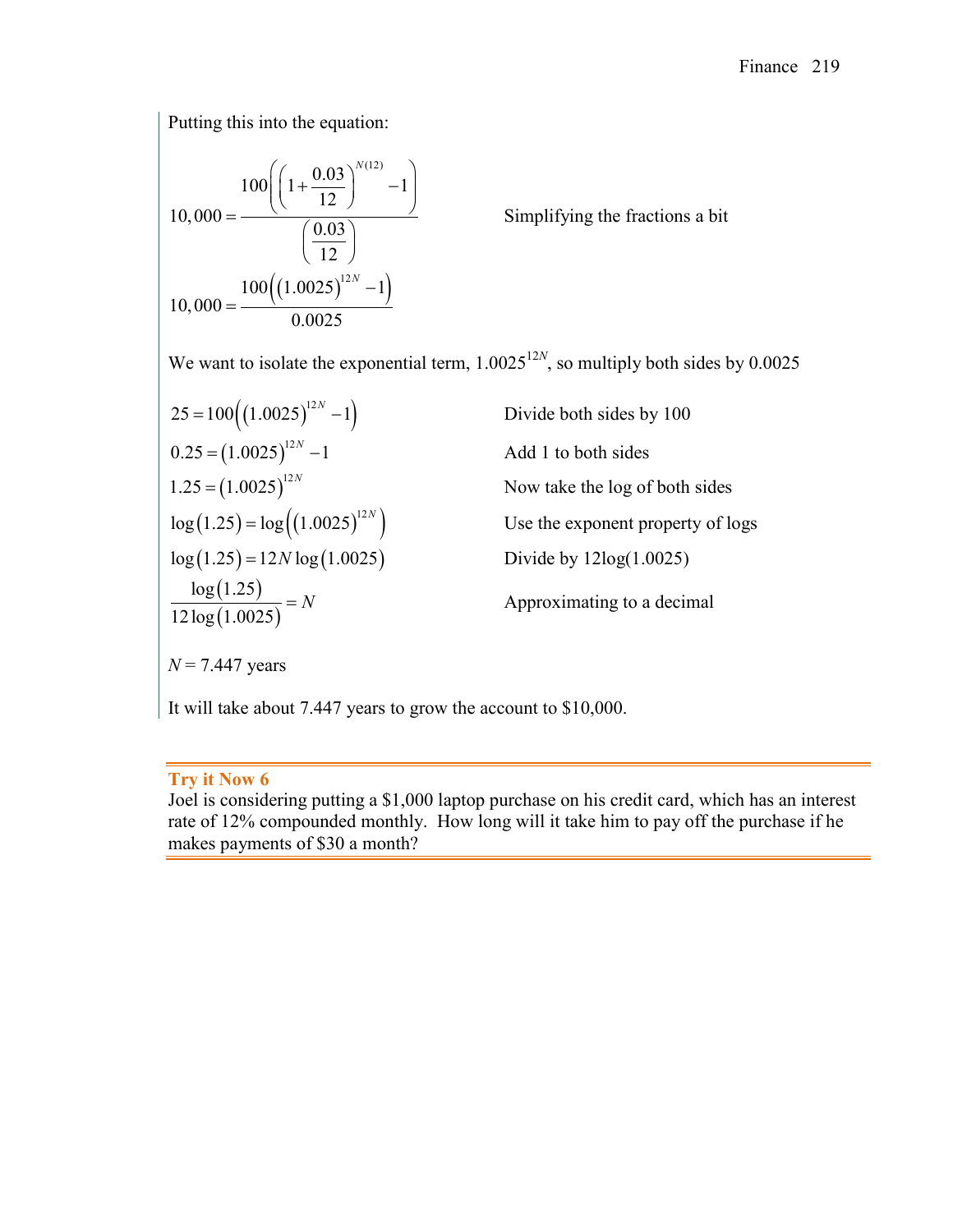## **Try it Now Answers** 1.  $I = $30$  of interest  $P_0$  = \$500 principal

*r* = unknown

 $t = 1$  month

Using  $I = P_0rt$ , we get  $30 = 500 \cdot r \cdot 1$ . Solving, we get  $r = 0.06$ , or 6%. Since the time was monthly, this is the monthly interest. The annual rate would be 12 times this: 72% interest.

2.  $d = $5$  the daily deposit  $r = 0.03$  3% annual rate  $k = 365$  since we're doing daily deposits, we'll compound daily  $N = 10$  we want the amount after 10 years =  $\overline{\phantom{a}}$  $\overline{\phantom{a}}$ J  $\setminus$  $\mathsf{I}$  $\mathsf{I}$  $\left(\left(1+\frac{0.03}{365}\right)^{365\times10}-\right)$  $\setminus$  $\left(1+\frac{0.03}{2.55}\right)^{365\times}$ = 365 0.03 1 365  $5\left(1+\frac{0.03}{2.55}\right)^{365\times10}$  $P_{10} = \frac{(1.001)(1.001)}{0.03} = $21,282.07$ 

We would have deposited a total of  $$5·365·10 = $18,250$ , so \$3,032.07 is from interest

3.  $d =$ unknown  $r = 0.04$  4% annual rate  $k = 1$  since we're doing annual scholarships  $N = 20$  20 years  $P_0 = 100,000$  we're starting with \$100,000 1 0.04 1  $1 - \left(1 + \frac{0.04}{1}\right)$ 100,000  $20 \times 1$  $\overline{\phantom{a}}$  $\overline{\phantom{a}}$ J  $\backslash$  $\mathsf{I}$  $\mathsf{I}$  $\setminus$  $\left(1-\left(1+\frac{0.04}{1}\right)\right)$ J  $\left(1+\frac{0.04}{1}\right)$  $\setminus$  $- \bigg( 1 +$ =  $-20\times$ *d*

Solving for *d* gives \$7,358.18 each year that they can give in scholarships.

It is worth noting that usually donors instead specify that only interest is to be used for scholarship, which makes the original donation last indefinitely. If this donor had specified that,  $$100,000(0.04) = $4,000$  a year would have been available.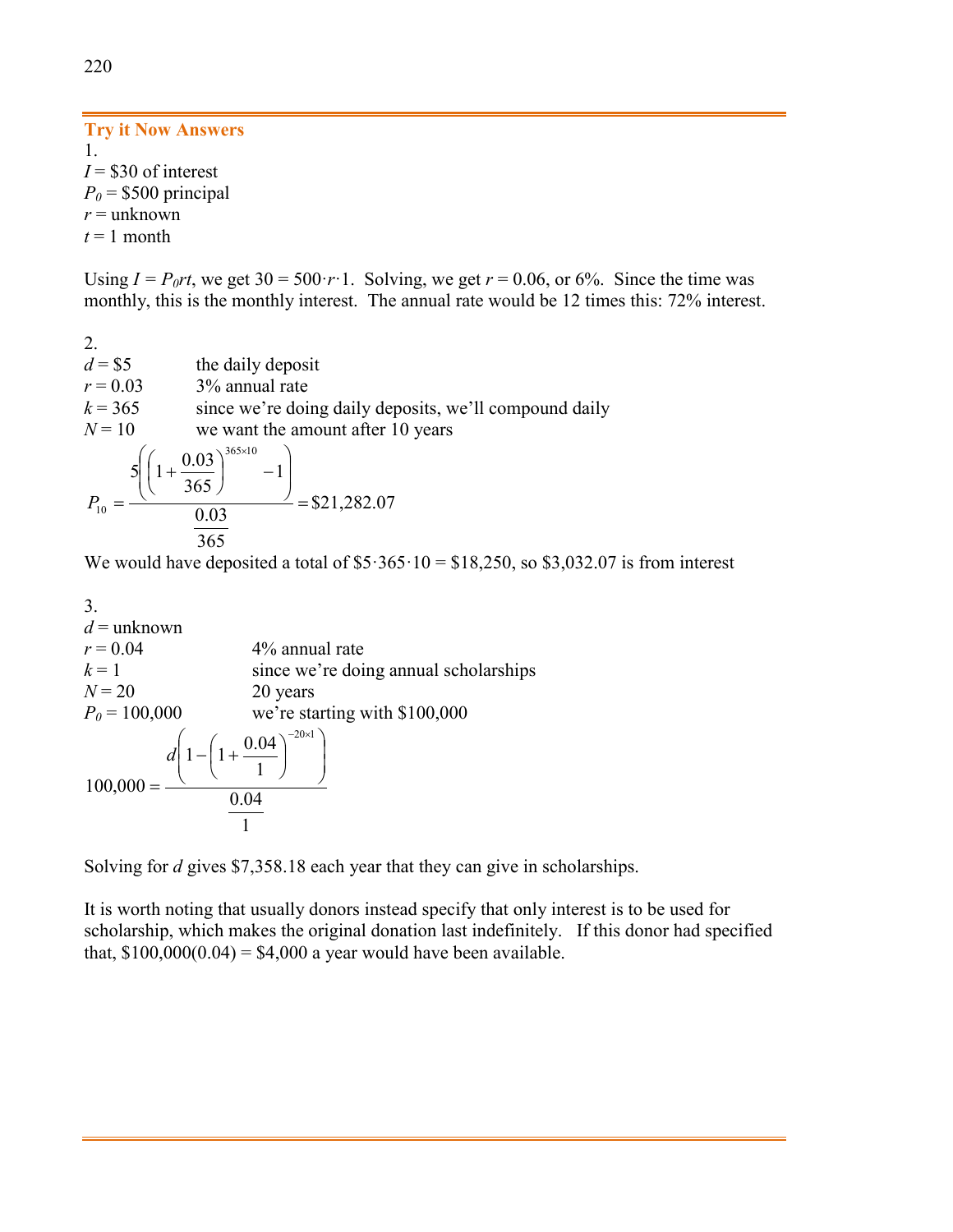| <b>Try it Now Answers continued</b>                                                                 |                                     |
|-----------------------------------------------------------------------------------------------------|-------------------------------------|
| $\overline{4}$                                                                                      |                                     |
| $d =$ unknown                                                                                       |                                     |
| $r = 0.16$                                                                                          | $16\%$ annual rate                  |
| $k = 12$                                                                                            | since we're making monthly payments |
| $N=2$                                                                                               | 2 years to repay                    |
| $P_0 = 3,000$                                                                                       | we're starting with a \$3,000 loan  |
| $3,000 = \frac{d\left(1 - \left(1 + \frac{0.16}{12}\right)^{-2 \times 12}\right)}{4}$<br>0.16<br>12 |                                     |

Solving for *d* gives \$146.89 as monthly payments.

In total, she will pay \$3,525.36 to the store, meaning she will pay \$525.36 in interest over the two years.

5.

- a. This is a payout annuity problem. She can pull out \$1833.60 a quarter.
- b. This is a savings annuity problem. He will have saved up \$7,524.11/
- c. This is compound interest problem. She would need to deposit \$22,386.46.
- d. This is a loans problem. She can buy \$4,609.33 of new equipment.
- e. This is a savings annuity problem. You would need to save \$200.46 each month

6.

 $d = $30$  The monthly payments  $r = 0.12$  12% annual rate  $k = 12$  since we're making monthly payments  $P_0 = 1,000$  we're starting with a \$1,000 loan We are solving for *N*, the time to pay off the loan

$$
1,000 = \frac{30\left(1 - \left(1 + \frac{0.12}{12}\right)^{-N(12)}\right)}{\frac{0.12}{12}}
$$

Solving for *N* gives 3.396. It will take about 3.4 years to pay off the purchase.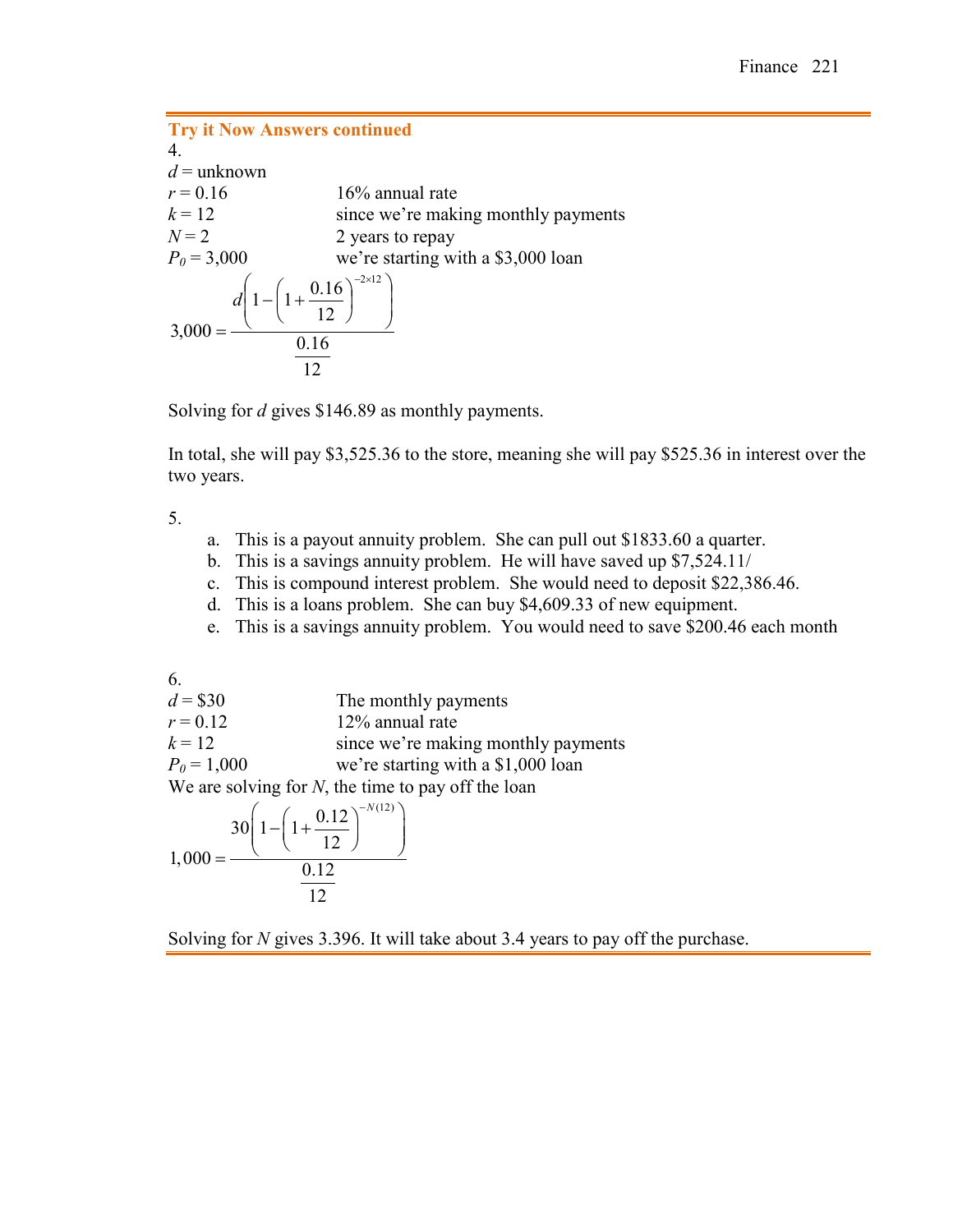# **Exercises**

**Skills**

- 1. A friend lends you \$200 for a week, which you agree to repay with 5% one-time interest. How much will you have to repay?
- 2. Suppose you obtain a \$3,000 T-note with a 3% annual rate, paid quarterly, with maturity in 5 years. How much interest will you earn?
- 3. A T-bill is a type of bond that is sold at a discount over the face value. For example, suppose you buy a 13-week T-bill with a face value of \$10,000 for \$9,800. This means that in 13 weeks, the government will give you the face value, earning you \$200. What annual interest rate have you earned?
- 4. Suppose you are looking to buy a \$5000 face value 26-week T-bill. If you want to earn at least 1% annual interest, what is the most you should pay for the T-bill?
- 5. You deposit \$300 in an account earning 5% interest compounded annually. How much will you have in the account in 10 years?
- 6. How much will \$1000 deposited in an account earning 7% interest compounded annually be worth in 20 years?
- 7. You deposit \$2000 in an account earning 3% interest compounded monthly.
	- a. How much will you have in the account in 20 years?
	- b. How much interest will you earn?
- 8. You deposit \$10,000 in an account earning 4% interest compounded monthly.
	- a. How much will you have in the account in 25 years?
	- b. How much interest will you earn?
- 9. How much would you need to deposit in an account now in order to have \$6,000 in the account in 8 years? Assume the account earns 6% interest compounded monthly.
- 10. How much would you need to deposit in an account now in order to have \$20,000 in the account in 4 years? Assume the account earns 5% interest.
- 11. You deposit \$200 each month into an account earning 3% interest compounded monthly.
	- a. How much will you have in the account in 30 years?
	- b. How much total money will you put into the account?
	- c. How much total interest will you earn?
- 12. You deposit \$1000 each year into an account earning 8% compounded annually.
	- a. How much will you have in the account in 10 years?
	- b. How much total money will you put into the account?
	- c. How much total interest will you earn?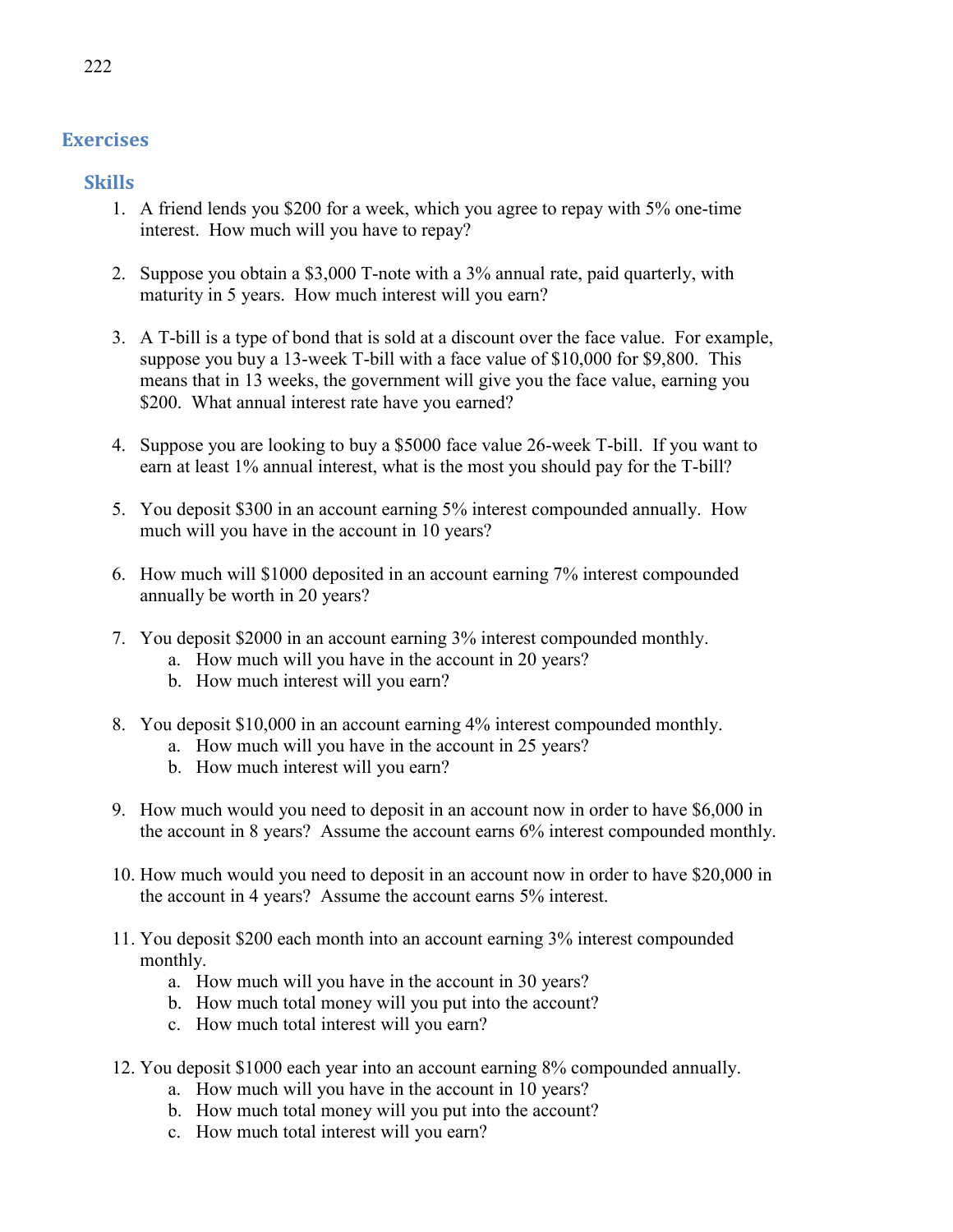- 13. Jose has determined he needs to have \$800,000 for retirement in 30 years. His account earns 6% interest.
	- a. How much would you need to deposit in the account each month?
	- b. How much total money will you put into the account?
	- c. How much total interest will you earn?
- 14. You wish to have \$3000 in 2 years to buy a fancy new stereo system. How much should you deposit each quarter into an account paying 8% compounded quarterly?
- 15. You want to be able to withdraw \$30,000 each year for 25 years. Your account earns 8% interest.
	- a. How much do you need in your account at the beginning
	- b. How much total money will you pull out of the account?
	- c. How much of that money is interest?
- 16. How much money will I need to have at retirement so I can withdraw \$60,000 a year for 20 years from an account earning 8% compounded annually?
	- a. How much do you need in your account at the beginning
	- b. How much total money will you pull out of the account?
	- c. How much of that money is interest?
- 17. You have \$500,000 saved for retirement. Your account earns 6% interest. How much will you be able to pull out each month, if you want to be able to take withdrawals for 20 years?
- 18. Loren already knows that he will have \$500,000 when he retires. If he sets up a payout annuity for 30 years in an account paying 10% interest, how much could the annuity provide each month?
- 19. You can afford a \$700 per month mortgage payment. You've found a 30 year loan at 5% interest.
	- a. How big of a loan can you afford?
	- b. How much total money will you pay the loan company?
	- c. How much of that money is interest?
- 20. Marie can afford a \$250 per month car payment. She's found a 5 year loan at 7% interest.
	- a. How expensive of a car can she afford?
	- b. How much total money will she pay the loan company?
	- c. How much of that money is interest?
- 21. You want to buy a \$25,000 car. The company is offering a 2% interest rate for 48 months (4 years). What will your monthly payments be?
- 22. You decide finance a \$12,000 car at 3% compounded monthly for 4 years. What will your monthly payments be? How much interest will you pay over the life of the loan?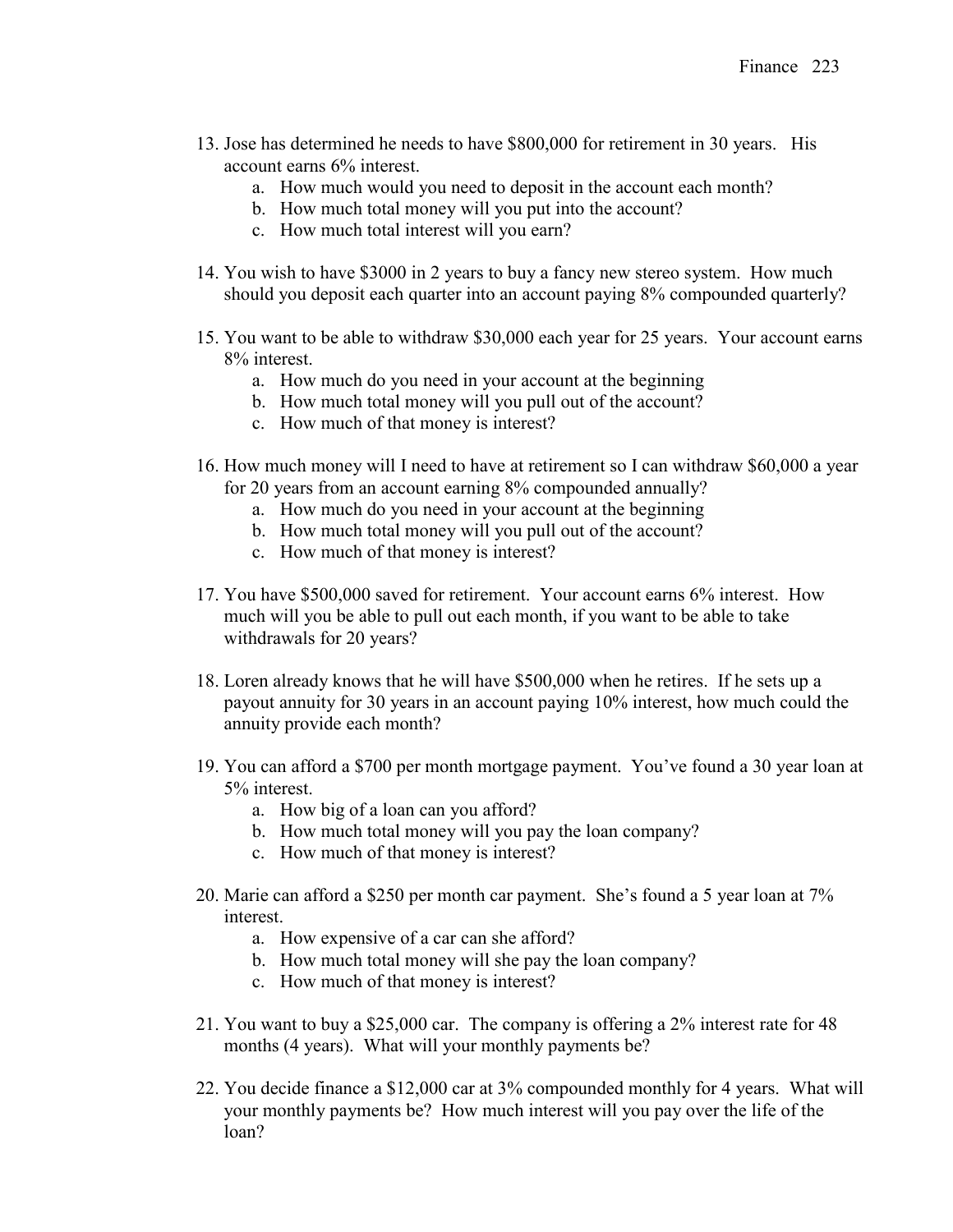- 23. You want to buy a \$200,000 home. You plan to pay 10% as a down payment, and take out a 30 year loan for the rest.
	- a. How much is the loan amount going to be?
	- b. What will your monthly payments be if the interest rate is 5%?
	- c. What will your monthly payments be if the interest rate is 6%?
- 24. Lynn bought a \$300,000 house, paying 10% down, and financing the rest at 6% interest for 30 years.
	- a. Find her monthly payments.
	- b. How much interest will she pay over the life of the loan?
- 25. Emile bought a car for \$24,000 three years ago. The loan had a 5 year term at 3% interest rate. How much does he still owe on the car?
- 26. A friend bought a house 15 years ago, taking out a \$120,000 mortgage at 6% for 30 years. How much does she still owe on the mortgage?
- 27. Pat deposits \$6,000 into an account earning 4% compounded monthly. How long will it take the account to grow to \$10,000?
- 28. Kay is saving \$200 a month into an account earning 5% interest. How long will it take her to save \$20,000?
- 29. James has \$3,000 in credit card debt, which charges 14% interest. How long will it take to pay off the card if he makes the minimum payment of \$60 a month?
- 30. Chris has saved \$200,000 for retirement, and it is in an account earning 6% interest. If she withdraws \$3,000 a month, how long will the money last?

## **Concepts**

- 31. Suppose you invest \$50 a month for 5 years into an account earning 8% compounded monthly. After 5 years, you leave the money, without making additional deposits, in the account for another 25 years. How much will you have in the end?
- 32. Suppose you put off making investments for the first 5 years, and instead made deposits of \$50 a month for 25 years into an account earning 8% compounded monthly. How much will you have in the end?
- 33. Mike plans to make contributions to his retirement account for 15 years. After the last contribution, he will start withdrawing \$10,000 a quarter for 10 years. Assuming Mike's account earns 8% compounded quarterly, how large must his quarterly contributions be during the first 15 years, in order to accomplish his goal?
- 34. Kendra wants to be able to make withdrawals of \$60,000 a year for 30 years after retiring in 35 years. How much will she have to save each year up until retirement if her account earns 7% interest?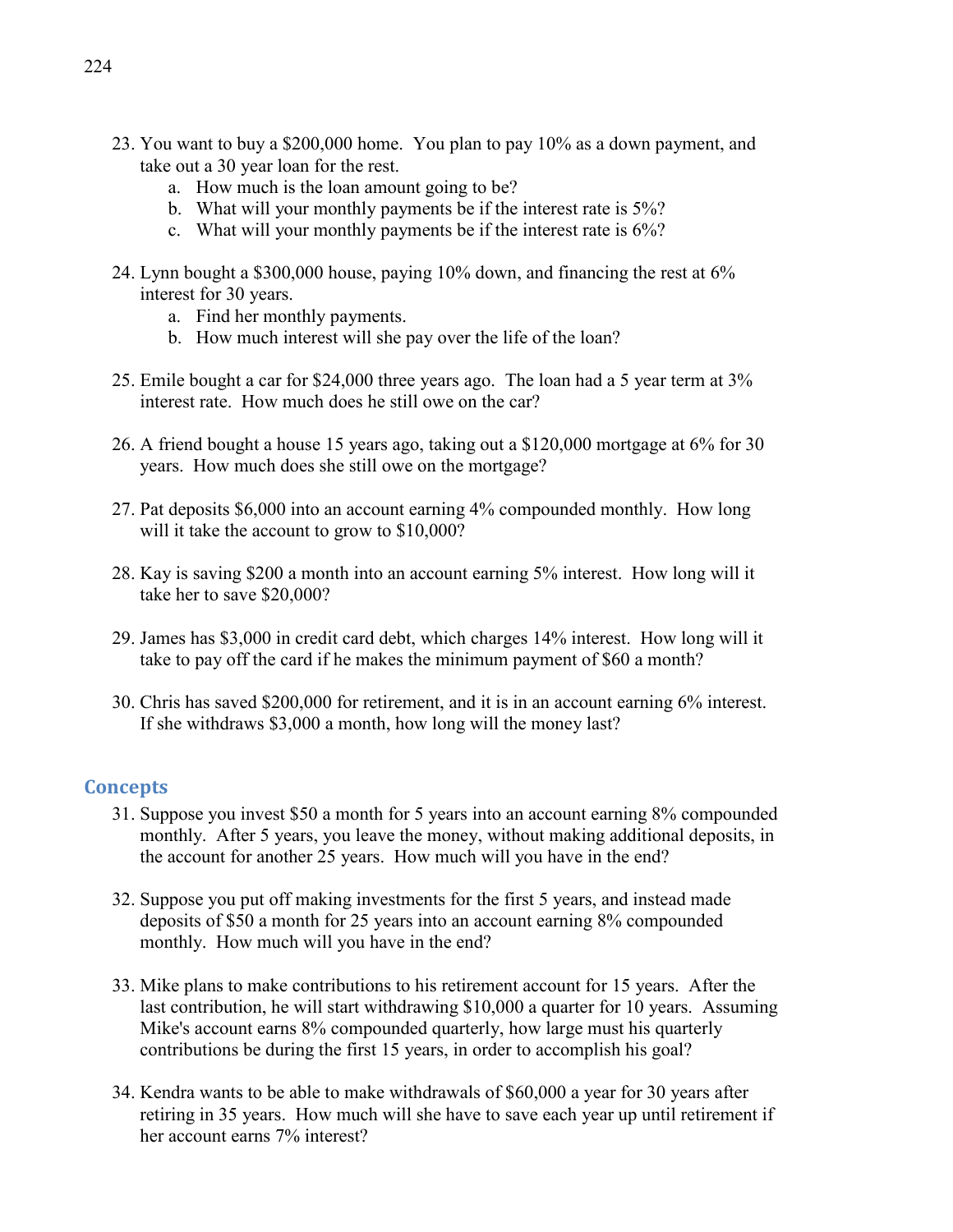- 35. You have \$2,000 to invest, and want it to grow to \$3,000 in two years. What interest rate would you need to find to make this possible?
- 36. You have \$5,000 to invest, and want it to grow to \$20,000 in ten years. What interest rate would you need to find to make this possible?
- 37. You plan to save \$600 a month for the next 30 years for retirement. What interest rate would you need to have \$1,000,000 at retirement?
- 38. You really want to buy a used car for \$11,000, but can only afford \$200 a month. What interest rate would you need to find to be able to afford the car, assuming the loan is for 60 months?

## **Exploration**

- 39. Pay day loans are short term loans that you take out against future paychecks: The company advances you money against a future paycheck. Either visit a pay day loan company, or look one up online. Be forewarned that many companies do not make their fees obvious, so you might need to do some digging or look at several companies.
	- a. Explain the general method by which the loan works.
	- b. We will assume that we need to borrow \$500 and that we will pay back the loan in 14 days. Determine the total amount that you would need to pay back and the effective loan rate. The effective loan rate is the percentage of the original loan amount that you pay back. It is not the same as the APR (annual rate) that is probably published.
	- c. If you cannot pay back the loan after 14 days, you will need to get an extension for another 14 days. Determine the fees for an extension, determine the total amount you will be paying for the now 28 day loan, and compute the effective loan rate.